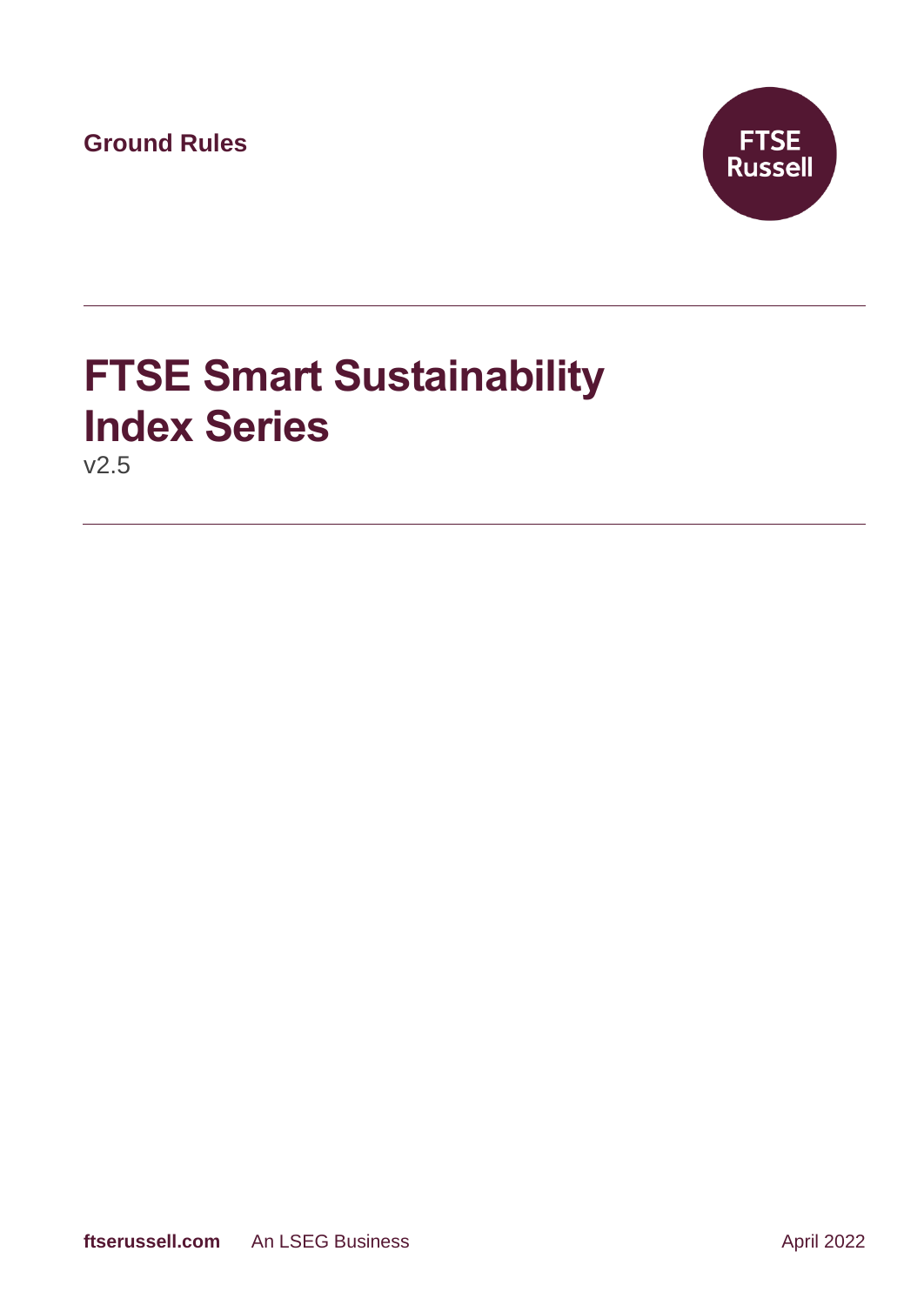

### **Contents**

| 1.0 |                                                |  |
|-----|------------------------------------------------|--|
| 2.0 |                                                |  |
| 3.0 |                                                |  |
| 4.0 |                                                |  |
| 5.0 | Sustainable Investment Data Inputs  12         |  |
| 6.0 | Periodic Review of Constituent Companies14     |  |
| 7.0 |                                                |  |
| 8.0 |                                                |  |
| 9.0 |                                                |  |
|     |                                                |  |
|     | 11.0 Index Algorithm and Calculation Method 27 |  |
|     |                                                |  |
|     |                                                |  |
|     |                                                |  |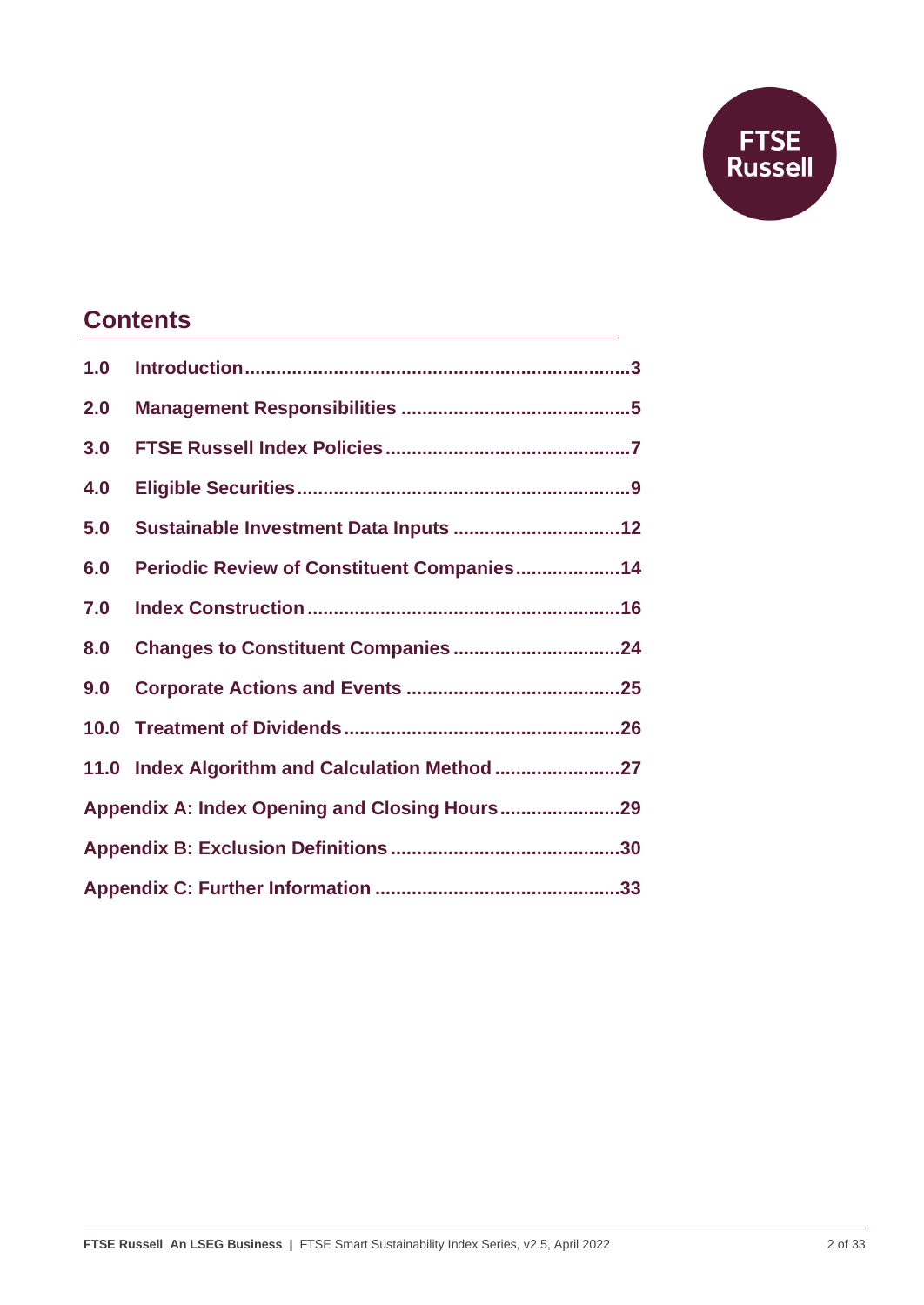

### Section 1 **Introduction**

#### <span id="page-2-0"></span>**1.0 Introduction**

- 1.1 This document sets out the Ground Rules for the construction and management of the FTSE Smart Sustainability Index Series. Copies of these Ground Rules are available from [www.ftserussell.com.](http://www.ftserussell.com/)
- 1.2 The FTSE Smart Sustainability Index Series is designed to reflect the performance of stocks representing a specific set of factor characteristics, climate change considerations and or ESG practices.
- 1.3 The FTSE Smart Sustainability Index Series takes account of ESG and Sustainable Investment characteristics in the index design. Please see Section 5 for further details.
- 1.4 These Ground Rules should be read in conjunction with the:
	- FTSE Global Factor Index Series Ground Rules
	- FTSE ESG Index Series Ground Rules
	- FTSE Global Climate Index Series Ground Rules
	- FTSE Green Revenues Index Series Ground Rules
	- FTSE Russell Corporate Actions and Events Guide for Non Market Cap Weighted Indices

which are available at [www.ftserussell.com.](http://www.ftserussell.com/)

- 1.5 Price, Total Return and Net of Tax Indices will be calculated on an end of day basis.
- 1.6 For the FTSE China Quality Dividend Sustainable Prosperity Index, a Net of Tax Index is also calculated in real time on an intra-second streaming basis.
- 1.7 For the FTSE Taiwan Target Exposure ESG Index, a Price Index is also calculated in real time (every 5 seconds).
- 1.8 The base currency of each benchmark is USD (US Dollars) except for the FTSE China Quality Dividend Sustainable Prosperity Index (HK Dollars) and the FTSE Taiwan Target Exposure ESG Index (New Taiwan Dollars). Index values may also be published in other currencies.

#### 1.9 **FTSE Russell**

FTSE Russell is a trading name of FTSE International Limited, Frank Russell Company, FTSE Global Debt Capital Markets Limited (and its subsidiaries FTSE Global Debt Capital Markets Inc. and FTSE Fixed Income Europe Limited), FTSE Fixed Income LLC, The Yield Book Inc and Beyond Ratings.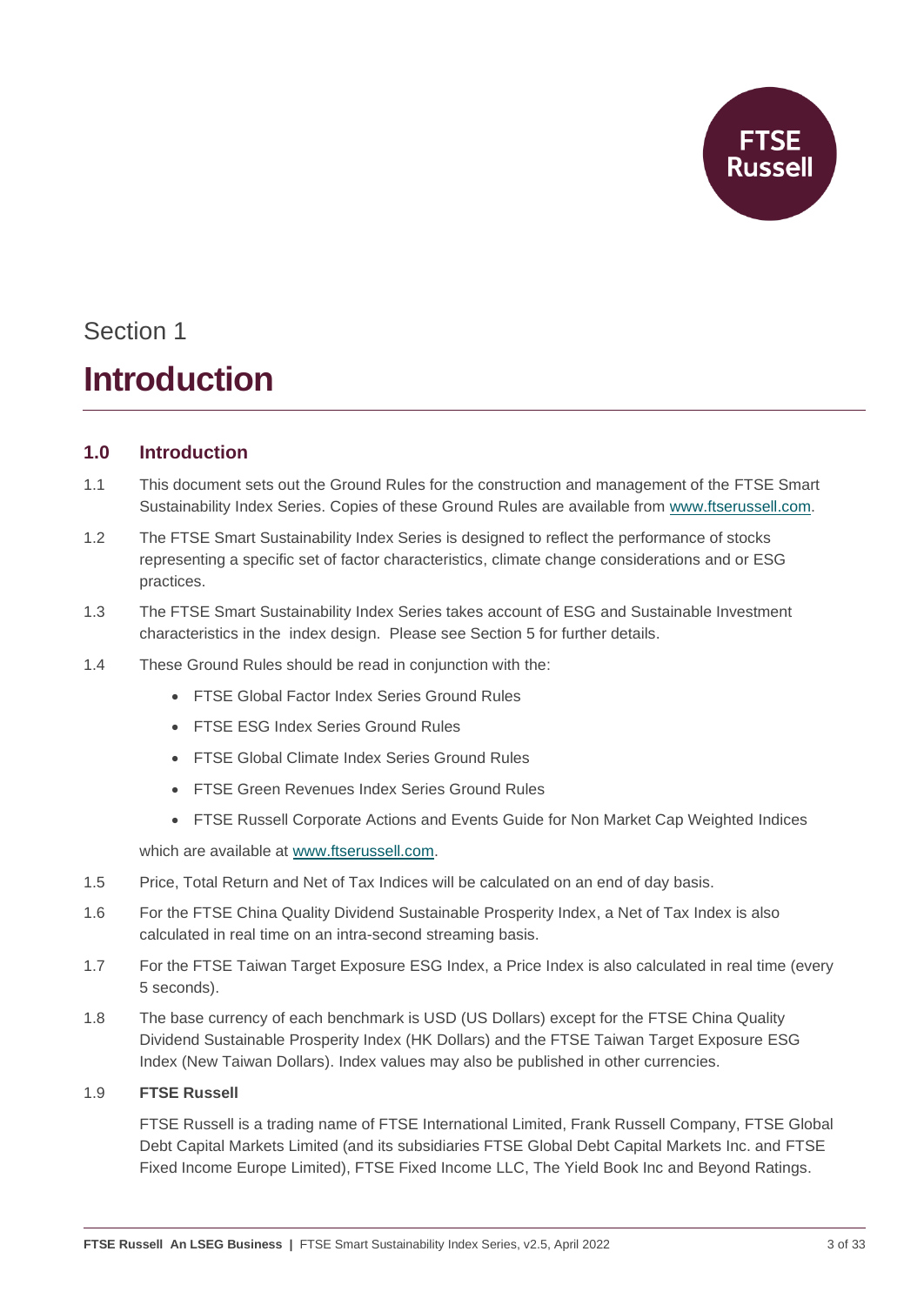- 1.9.1 FTSE Russell hereby notifies users of the index that it is possible that circumstances, including external events beyond the control of FTSE Russell, may necessitate changes to, or the cessation of, the index and therefore, any financial contracts or other financial instruments that reference the index or investment funds which use the index to measure their performance should be able to withstand, or otherwise address the possibility of changes to, or cessation of, the index.
- 1.10 Index users who choose to follow this index or to buy products that claim to follow this index should assess the merits of the index's rules-based methodology and take independent investment advice before investing their own or client funds. No liability whether as a result of negligence or otherwise is accepted by FTSE Russell for any losses, damages, claims and expenses suffered by any person as a result of:
	- any reliance on these Ground Rules, and/or
	- any errors or inaccuracies in these Ground Rules, and/or
	- any non-application or misapplication of the policies or procedures described in these Ground Rules, and/or
	- any errors or inaccuracies in the compilation of the index or any constituent data.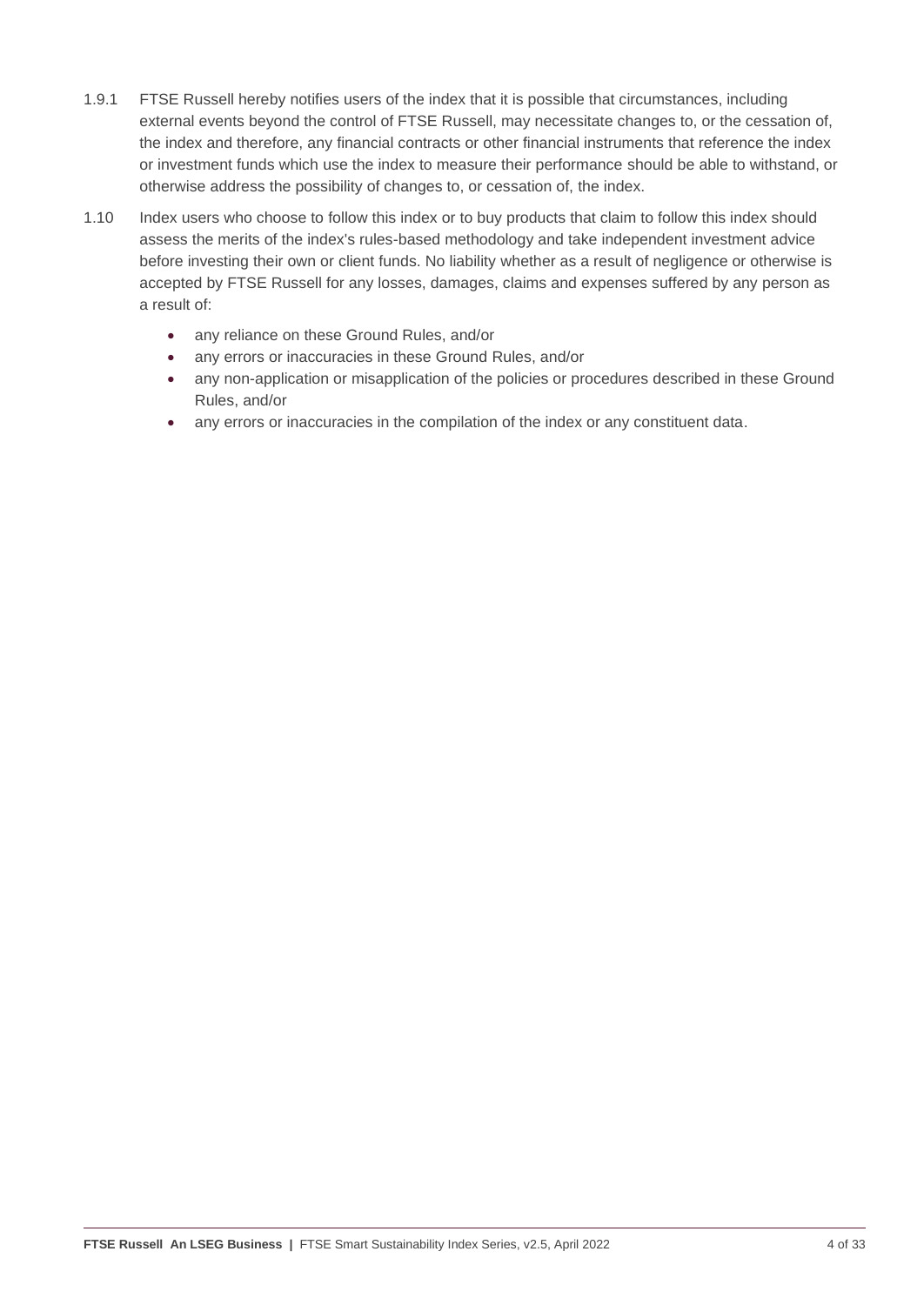

### Section 2

### **Management Responsibilities**

#### <span id="page-4-0"></span>**2.0 Management Responsibilities**

#### 2.1 **FTSE International Limited (FTSE)**

- 2.1.1 FTSE is the benchmark administrator of the index series. 1
- 2.1.2 FTSE is responsible for the daily calculation, production and operation of the index series and will:
	- maintain records of the index weightings of all constituents;
	- make changes to the constituents and their weightings in accordance with the Ground Rules;
	- carry out the periodic reviews of the index series and apply the changes resulting from the reviews as required by the Ground Rules;
	- publish changes to the constituent weightings resulting from their ongoing maintenance and the periodic reviews;
	- disseminate the index series.
- 2.1.3 These Ground Rules set out the methodology and provide information about the publication of the FTSE Smart Sustainability Indices.

#### 2.2 **Amendments to these Ground Rules**

2.2.1 These Ground Rules shall be subject to regular review (at least once a year) by FTSE Russell to ensure that they continue to best reflect the aims of the index. Any proposals for significant amendments to these Ground Rules will be subject to consultation with FTSE Russell advisory committees and other stakeholders if appropriate. The feedback from these consultations will be considered by the FTSE Russell Index Governance Board before approval is granted.

<sup>&</sup>lt;sup>1</sup> The term administrator is used in this document in the same sense as it is defined in Regulation (EU) 2016/1011 of the European [Parliament and of the Council of 8 June 2016 on indices used as benchmarks in financial instruments and financial contracts or to](http://eur-lex.europa.eu/legal-content/EN/TXT/PDF/?uri=CELEX:32016R1011&from=EN)  [measure the performance of investment funds](http://eur-lex.europa.eu/legal-content/EN/TXT/PDF/?uri=CELEX:32016R1011&from=EN) (the European Benchmark Regulation) and The Benchmarks (Amendment and Transitional [Provision\) \(EU Exit\) Regulations 2019](https://www.legislation.gov.uk/uksi/2019/657/made) (the UK Benchmark Regulation).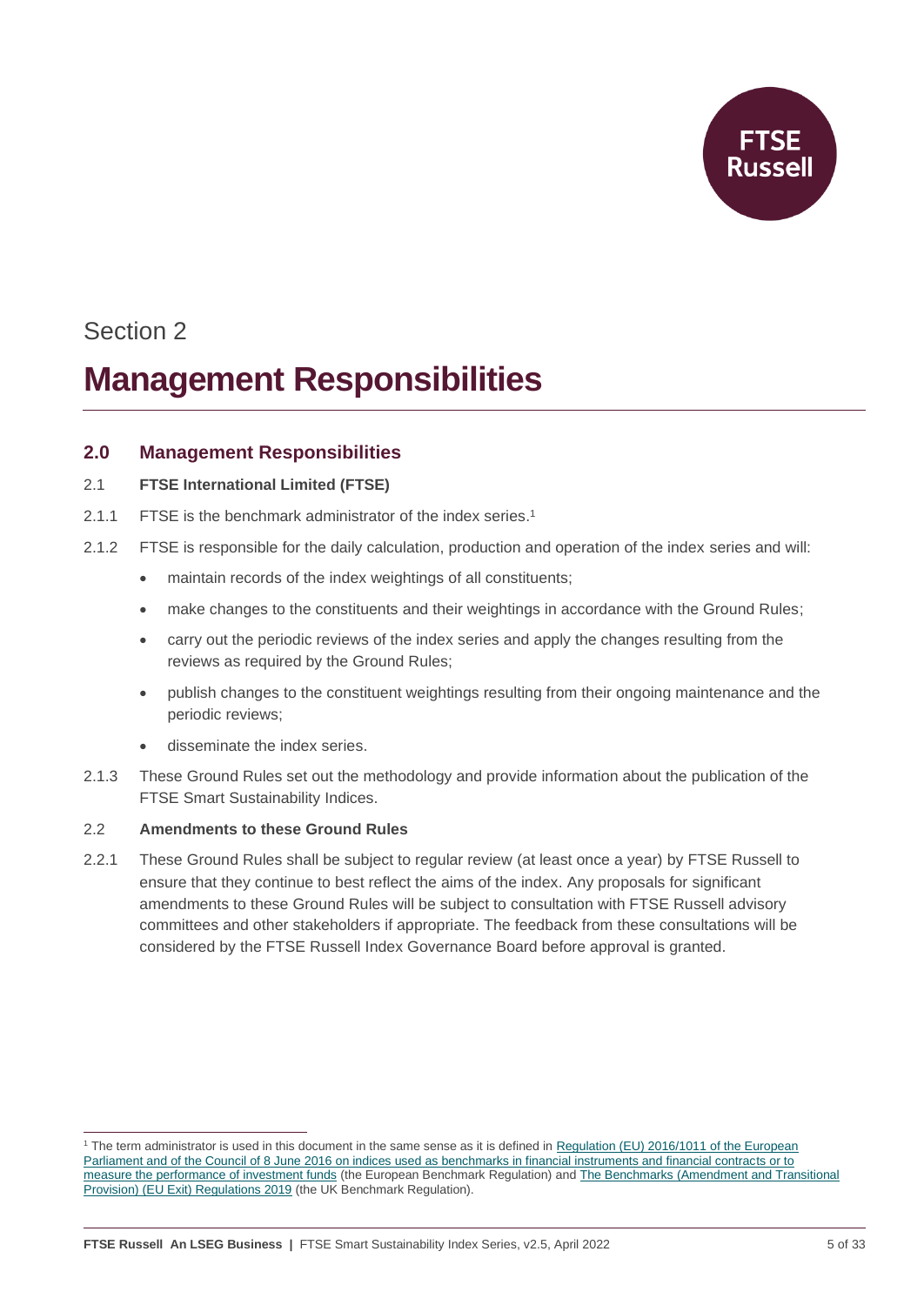2.2.2 As provided for in the Statement of Principles for FTSE Russell Equity Indices, where FTSE Russell determines that the Ground Rules are silent or do not specifically and unambiguously apply to the subject matter of any decision, any decision shall be based as far as practical on the Statement of Principles. After making any such determination, FTSE Russell shall advise the market of its decision at the earliest opportunity. Any such treatment will not be considered as an exception or change to the Ground Rules, or to set a precedent for future action, but FTSE Russell will consider whether the Ground Rules should subsequently be updated to provide greater clarity.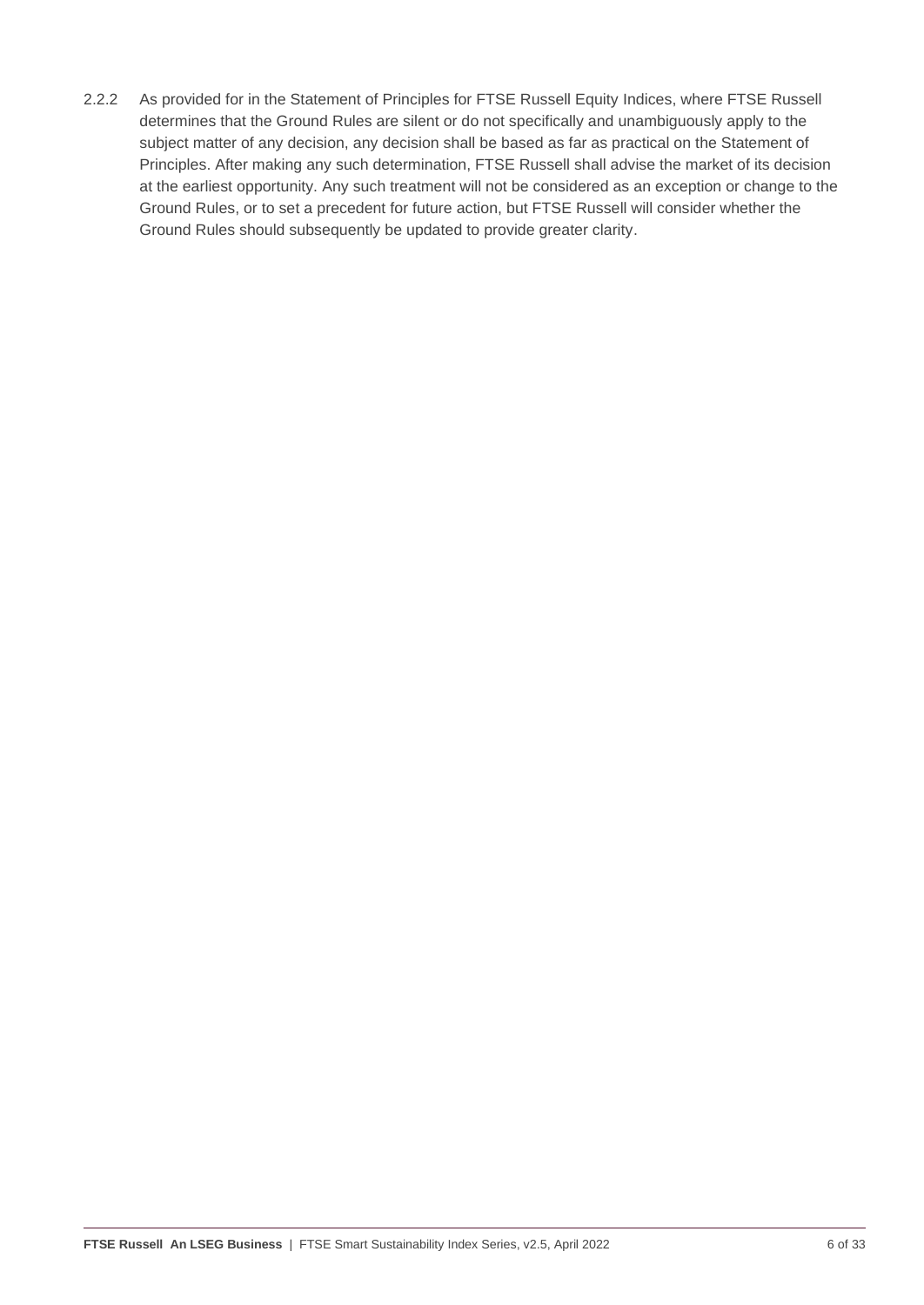

## Section 3 **FTSE Russell Index Policies**

#### <span id="page-6-0"></span>**3.0 FTSE Russell Index Policies**

These Ground Rules should be read in conjunction with the following policy documents which can be accessed using the links below:

#### 3.1 **Corporate Actions and Events Guide**

3.2 Full details of changes to constituent companies due to corporate actions and events can be accessed in the Corporate Actions and Events Guide for Non Market Cap Weighted Indices using the following link:

#### Corporate Actions and Events Guide for Non Market Cap Weighted Indices.pdf

#### 3.3 **Statement of Principles for FTSE Russell Equity Indices (the Statement of Principles)**

3.3.1 Indices need to keep abreast of changing markets and the Ground Rules cannot anticipate every eventuality. Where the Ground Rules do not fully cover a specific event or development, FTSE Russell will determine the appropriate treatment by reference to the Statement of Principles which summarises the ethos underlying FTSE Russell's approach to index construction. The Statement of Principles is reviewed annually and any changes proposed by FTSE Russell are presented to the FTSE Russell Policy Advisory Board for discussion before approval by the FTSE Russell Index Governance Board.

The Statement of Principles can be accessed using the following link:

[Statement\\_of\\_Principles.pdf](https://research.ftserussell.com/products/downloads/Statement_of_Principles.pdf)

#### 3.4 **Queries and Complaints**

3.4.1 FTSE Russell's complaints procedure can be accessed using the following link:

Benchmark Determination Complaints Handling Policy.pdf

#### 3.5 **Index Policy for Trading Halts and Market Closures**

3.5.1 Guidance for the treatment of index changes in the event of trading halts or market closures can be found using the following link:

Index Policy for Trading Halts and Market Closures.pdf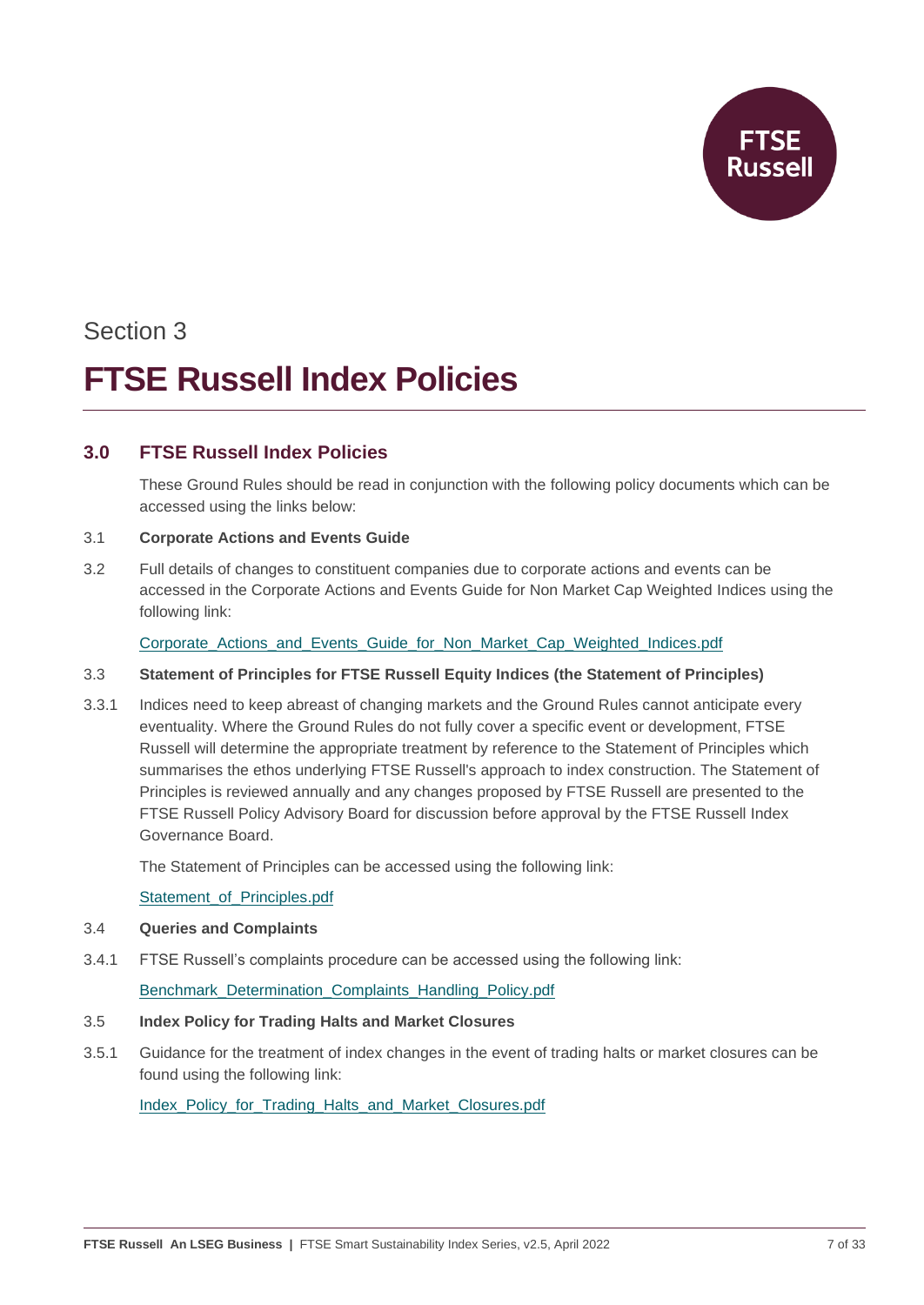- 3.6 **Index Policy in the Event Clients are Unable to Trade a Market**
- 3.6.1 Details of FTSE Russell's treatment can be accessed using the following link: Index Policy in the Event Clients are Unable to Trade a Market.pdf

#### 3.7 **Recalculation Policy and Guidelines**

3.7.1 The FTSE Smart Sustainability Index Series is recalculated whenever errors or distortions occur that are deemed to be significant. Users of the FTSE Smart Sustainability Index Series are notified through appropriate media.

For further information refer to the FTSE Russell Recalculation Policy and Guidelines documents which are available from the FTSE Russell website using the links below:

[Recalculation\\_Policy\\_and\\_Guidelines\\_Equity\\_Indices.pdf](https://research.ftserussell.com/products/downloads/Equity_Index_Recalculation_Policy_and_Guidelines.pdf)

[Recalculation\\_Policy\\_and\\_Guidelines\\_ESG\\_Products.pdf \(ftserussell.com\)](https://research.ftserussell.com/products/downloads/Recalculation_Policy_and_Guidelines_ESG_Products.pdf)

#### 3.8 **Policy for Benchmark Methodology Changes**

3.8.1 Details of FTSE Russell's policy for making benchmark methodology changes can be accessed using the following link:

[Policy\\_for\\_Benchmark\\_Methodology\\_Changes.pdf](https://research.ftserussell.com/products/downloads/FTSE_Russell_Policy_for_Benchmark_Methodology_Changes.pdf)

#### 3.9 **FTSE Russell Governance Framework**

3.9.1 To oversee its indices, FTSE Russell employs a governance framework that encompasses product, service and technology governance. The framework incorporates the London Stock Exchange Group's three lines of defence risk management framework and is designed to meet the requirements of the IOSCO Principles for Financial Benchmarks<sup>2</sup>, the European benchmark regulation<sup>3</sup> and the UK benchmark regulation<sup>4</sup>. The FTSE Russell Governance Framework can be accessed using the following link:

[FTSE\\_Russell\\_Governance\\_Framework.pdf](https://research.ftserussell.com/products/downloads/FTSE_Russell_Governance_Framework.pdf)

<sup>2</sup> IOSCO Principles for Financial Benchmarks Final Report, FR07/13 July 2013

<sup>&</sup>lt;sup>3</sup> Regulation (EU) 2016/1011 of the European Parliament and of the Council of 8 June 2016 on indices used as benchmarks in financial

instruments and financial contracts or to measure the performance of investment funds

<sup>4</sup> The Benchmarks (Amendment and Transitional Provision) (EU Exit) Regulations 2019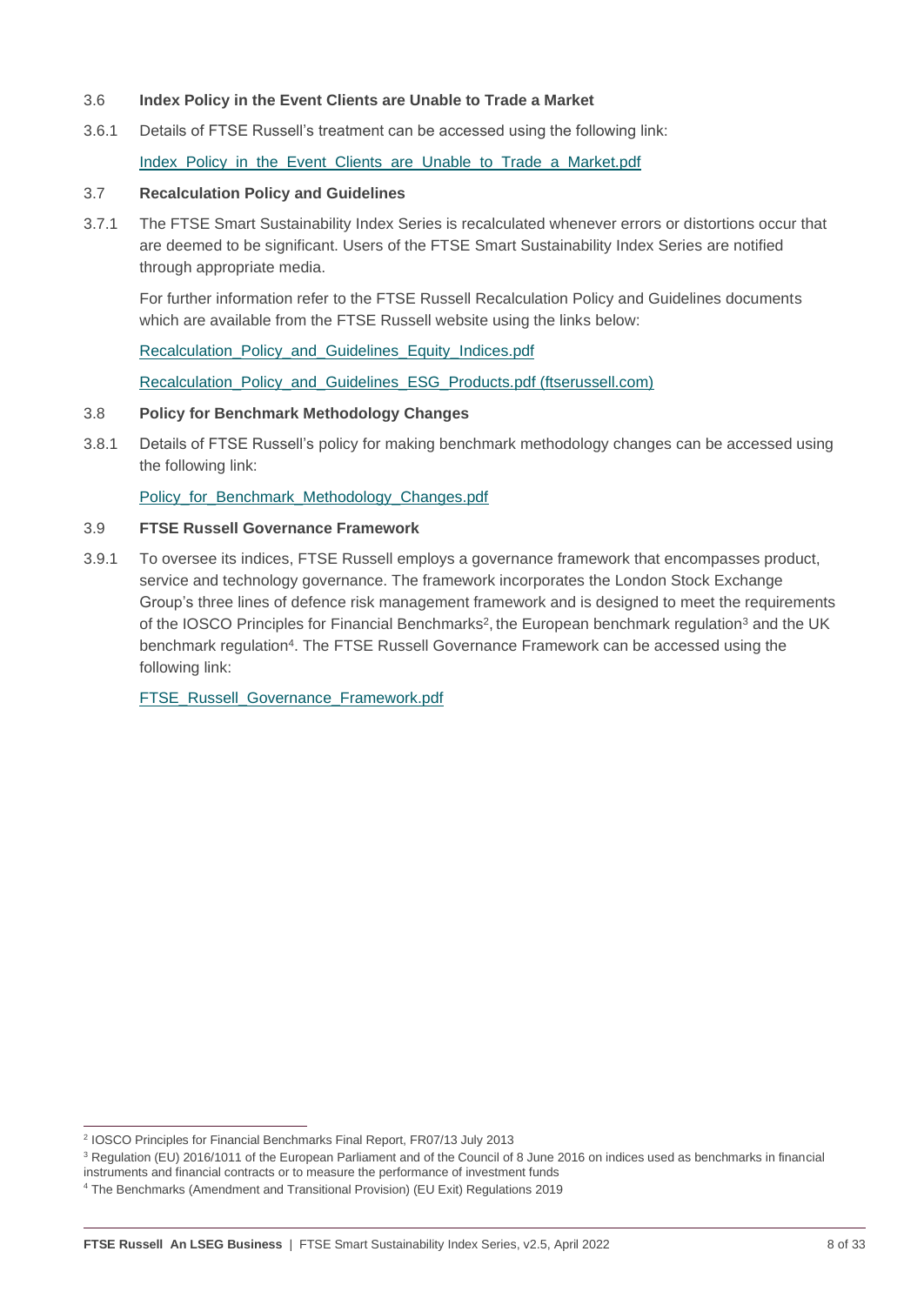

## Section 4 **Eligible Securities**

#### <span id="page-8-0"></span>**4.0 Eligible Securities**

- 4.1.1 The eligible securities of each FTSE Smart Sustainability Index are the constituents of the corresponding underlying universe.
- 4.1.2 Securities that are members of the applicable exclusion list are not eligible for membership of the relevant FTSE Smart Sustainability Index.

#### 4.2 **Multiple Lines**

4.2.1 All lines of the same company that are eligible securities are eligible for inclusion in the index.

#### 4.3 **Underlying Indices and Exclusions Lists**

4.3.1 FTSE Smart Sustainability Indices consist of constituents of the corresponding underlying index universe in the table below. A summary of exclusion categories is provided below, and a complete version of exclusion definitions can be found in Appendix B.

| <b>Index Name</b>                                                                        | Index Type                       | <b>Underlying Universe</b>     | <b>Exclusion List</b>                                                                      |
|------------------------------------------------------------------------------------------|----------------------------------|--------------------------------|--------------------------------------------------------------------------------------------|
| FTSE All-World ex CW Climate<br><b>Balanced Factor Index</b>                             | Target<br>Exposure               | FTSE All-World Index           | <b>Controversial Weapons</b><br>(see Rule 4.3.2)<br>Thermal Coal (25%)<br>(see Rule 4.3.4) |
| FTSE All-World ex CW Climate<br>Balanced Factor (Mar) Index                              | Target<br>Exposure               | FTSE All-World Index           | <b>Controversial Weapons</b><br>(see Rule 4.3.2)<br>Thermal Coal (25%)<br>(see Rule 4.3.4) |
| FTSE All-World ex CW Climate<br>Balanced Factor (Sep) Index                              | Target<br>Exposure               | FTSE All-World Index           | <b>Controversial Weapons</b><br>(see Rule 4.3.2)<br>Thermal Coal (25%)<br>(see Rule 4.3.4) |
| FTSE Developed ESG/2Val<br>Factor Index                                                  | <b>Fixed Tilt</b>                | <b>FTSE Developed</b><br>Index | Not Applicable                                                                             |
| FTSE Developed Climate,<br><b>Balanced Low Volatility</b><br><b>Focused Factor Index</b> | <b>Fixed Tilt</b>                | <b>FTSE Developed</b><br>Index | Not Applicable                                                                             |
| FTSE All-World Climate<br><b>Balanced Comprehensive</b><br>Factor Index                  | Fixed<br>Tilt/Target<br>Exposure | FTSE All-World Index           | Not Applicable                                                                             |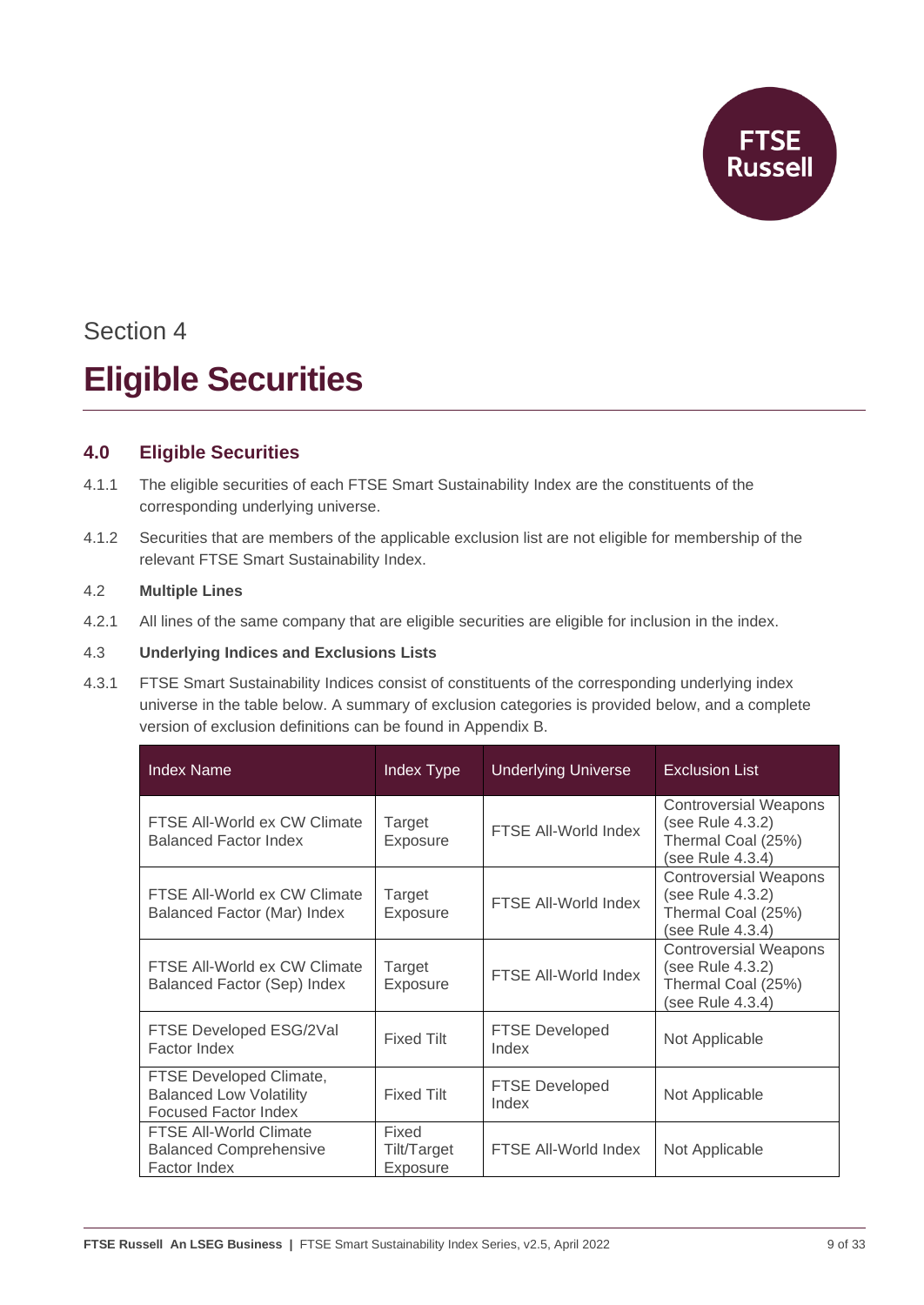| <b>Index Name</b>                                                                                                                   | Index Type         | <b>Underlying Universe</b>                                                                                   | <b>Exclusion List</b>                                                  |
|-------------------------------------------------------------------------------------------------------------------------------------|--------------------|--------------------------------------------------------------------------------------------------------------|------------------------------------------------------------------------|
| FTSE All-World ex CW ex FF<br><b>Climate Balanced Factor Index</b>                                                                  | <b>Fixed Tilt</b>  | FTSE All-World Index                                                                                         | <b>Controversial Weapons</b><br>(see Rule 4.3.2)<br><b>Fossil Fuel</b> |
| Russell 1000 ex Fossil Fuels ex<br>Weapons ex Tobacco ex<br>Controversies ESG 2Size/2Val<br>5% Capped Factor Index                  | <b>Fixed Tilt</b>  | Russell 1000                                                                                                 | <b>Fossil Fuel</b><br>Weapons<br>Tobacco<br>Controversies              |
| Russell 1000 ex Fossil Fuels ex<br>Weapons ex Tobacco ex<br><b>Controversies ESG</b><br>2Mom/Size/Val/ 5% Capped<br>Factor Index    | <b>Fixed Tilt</b>  | Russell 1000                                                                                                 | <b>Fossil Fuel</b><br>Weapons<br>Tobacco<br>Controversies              |
| Russell 1000 ex Fossil Fuels ex<br>Weapons ex Tobacco ex<br>Controversies ESG 2Qual/2Vol<br>5% Capped Factor Index                  | <b>Fixed Tilt</b>  | Russell 1000                                                                                                 | <b>Fossil Fuel</b><br>Weapons<br>Tobacco<br>Controversies              |
| Russell 1000 ex Fossil Fuels ex<br>Weapons ex Tobacco ex<br><b>Controversies ESG</b><br>2Mom/2Qual/2Vol 5% Capped<br>Factor Index   | <b>Fixed Tilt</b>  | Russell 1000                                                                                                 | <b>Fossil Fuel</b><br>Weapons<br>Tobacco<br>Controversies              |
| Russell 1000 ex Weapons ex<br>Vice Products 2Size/2Val 5%<br>Capped Factor Index                                                    | <b>Fixed Tilt</b>  | Russell 1000                                                                                                 | Weapons<br><b>Vice Products</b><br>Company with Israel<br>Headquarters |
| Russell 1000 ex Weapons ex<br>Vice Products 2Mom/Size/Val/<br>5% Capped Factor Index                                                | <b>Fixed Tilt</b>  | Russell 1000                                                                                                 | Weapons<br><b>Vice Products</b><br>Company with Israel<br>Headquarters |
| Russell 1000 ex Weapons ex<br>Vice Products 2Qual/2Vol 5%<br>Capped Factor Index                                                    | <b>Fixed Tilt</b>  | Russell 1000                                                                                                 | Weapons<br><b>Vice Products</b><br>Company with Israel<br>Headquarters |
| Russell 1000 ex Weapons ex<br><b>Vice Products</b><br>2Mom/2Qual/2Vol 5% Capped<br>Factor Index                                     | <b>Fixed Tilt</b>  | Russell 1000                                                                                                 | Weapons<br><b>Vice Products</b><br>Company with Israel<br>Headquarters |
| <b>FTSE China Quality Dividend</b><br>Sustainable Prosperity Index                                                                  | Target<br>Exposure | A Shares (with<br>constant 25%<br>inclusion factor), H<br>Shares and Red<br>Chips in the FTSE<br>China Index | Not Applicable                                                         |
| FTSE Taiwan Target Exposure<br><b>ESG Index</b>                                                                                     | Target<br>Exposure | FTSE Taiwan Index                                                                                            | Not Applicable                                                         |
| <b>FTSE Developed Eurozone</b><br>Low Carbon Comprehensive<br><b>Equal Factor Risk Contribution</b><br><b>Target Exposure Index</b> | Target<br>Exposure | <b>FTSE Developed</b><br>Eurozone                                                                            | Not Applicable                                                         |

4.3.2 The Controversial Weapons (CW) exclusion list includes companies that manufacture or provide specific parts for anti-personnel mines, cluster munitions, chemical and biological weapons. The Controversial Weapons exclusion list is reviewed semi-annually in March and September.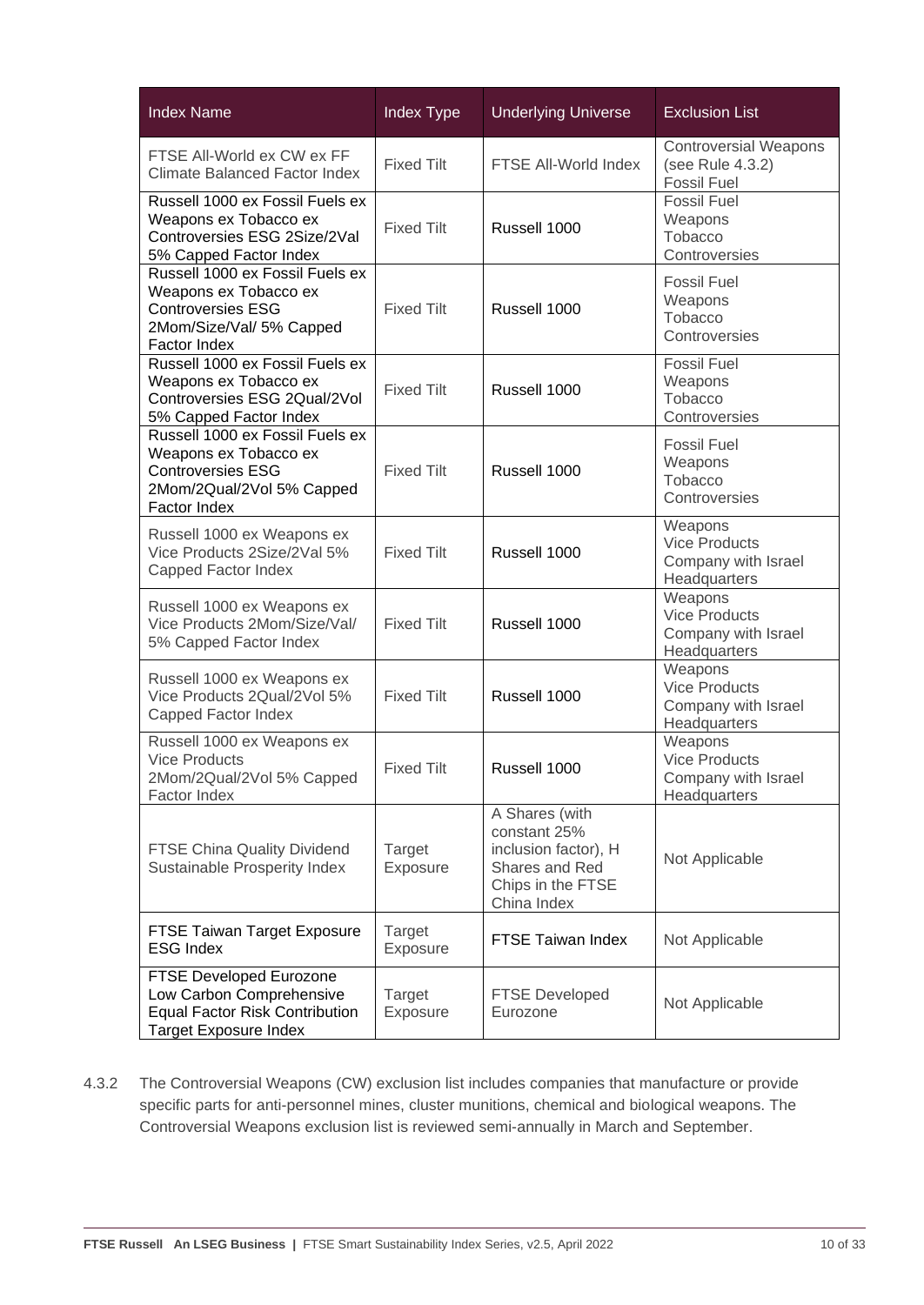- 4.3.3 The Fossil Fuel, Weapons, Vice Products, and Controversies exclusion lists are reviewed quarterly in March, June, September, and December. Any changes to the exclusion lists are applied using data as at the close of business on the Monday 4 weeks prior to review effective date.
- 4.3.4 Thermal Coal (25%) exclusion list includes companies with 25% or more revenue from thermal coal extraction and/or electricity. The Thermal Coal (25%) exclusion list is reviewed quarterly in March, June, September, and December. Any changes to the exclusion lists are applied using data as at the close of business on the Monday 4 weeks prior to review effective date.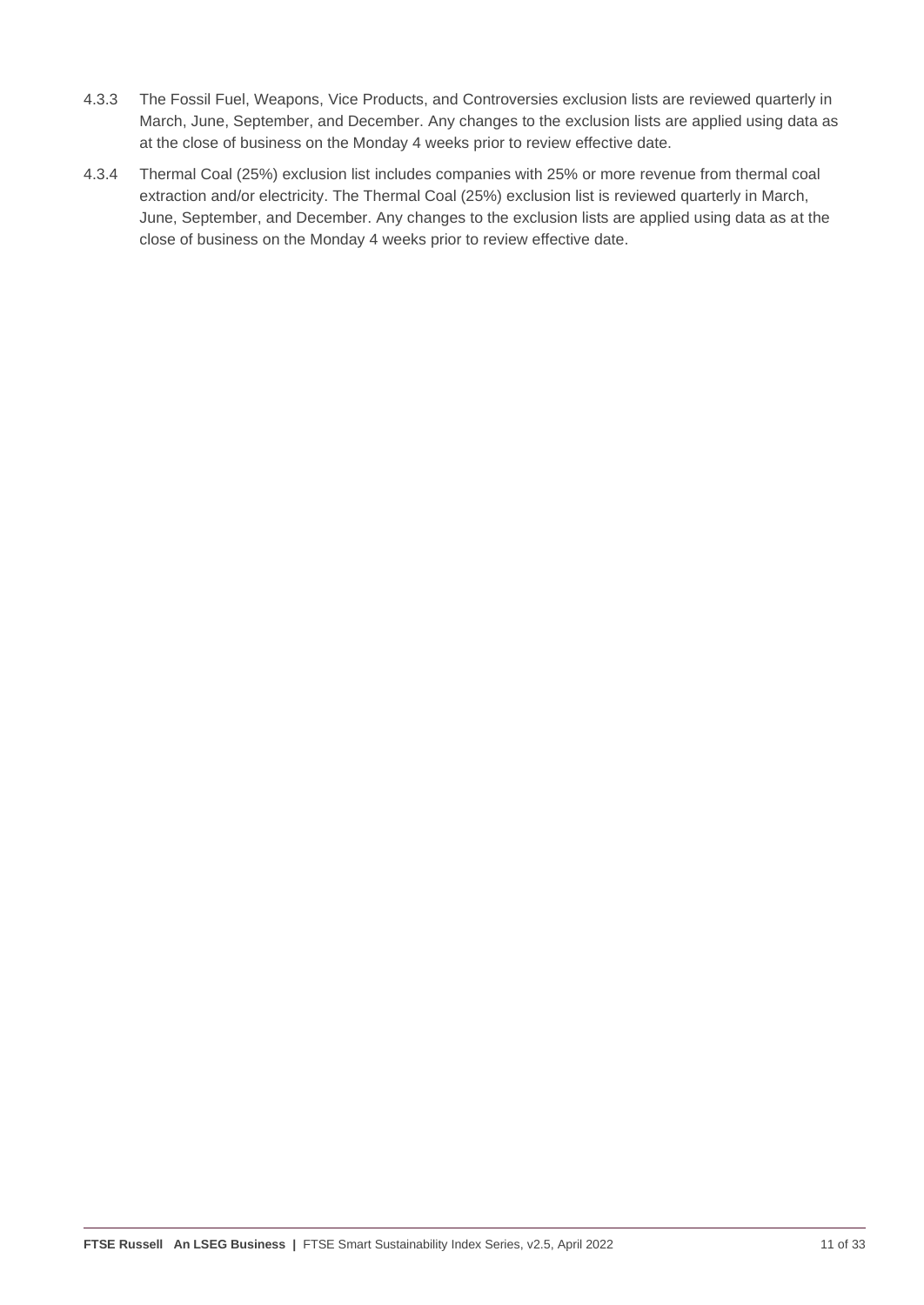

### Section 5

### **Sustainable Investment Data Inputs**

#### <span id="page-11-0"></span>**5.0 Sustainable Investment Data Inputs**

The following Sustainable Investment datasets are used in the construction of the FTSE Smart Sustainability Index Series.

#### 5.1 **FTSE ESG Ratings**

5.1.1 An introduction to the FTSE ESG Ratings can be found here: [FTSE ESG Ratings.](https://www.ftserussell.com/data/sustainability-and-esg-data/esg-ratings)

Further details on the use of FTSE Sustainable Investment data can be found in the following guide:

[Guide\\_to\\_FTSE\\_Sustainable\\_Investment\\_Data\\_used\\_in\\_FTSE\\_Russell\\_Indices.pdf](https://research.ftserussell.com/products/downloads/Guide_to_FTSE_Sustainable_Investment_Data_used_in_FTSE_Russell_Indexes.pdf)

#### 5.2 **Sustainable Investment Metrics**

5.2.1 Please see the [FTSE Russell Sustainable Investment Metrics](https://www.ftserussell.com/sustainable-investment-metrics) website for the ratings, scores and values of the environmental, social and governance (ESG) factors listed in Annex II to Delegated Regulation (EU) 2020/1816 which are taken into account in the benchmark methodology for the benchmarks within this index series.

#### 5.3 **Product activity screening for exclusions**

- 5.3.1 Product and activity involvement data are collected from publicly available information by FTSE Russell analysts. Where data is not obtained by FTSE Russell analysts, external sources are used to supplement the data including from Sustainalytics.
- 5.3.2 Where possible, the definitions for the products and activities refer to international standards and agreements such as the Convention on Cluster Munitions, Ottawa Treaty, and the Biological Weapons Convention.

Further information on the definitions for product and activity screening can be found using the following link: Guide to the Construction and Maintenance of FTSE Exclusion Lists.pdf

#### 5.4 **Green Revenues**

- 5.4.1 An introduction to the FTSE Green Revenues dataset can be found here: [Green Revenues Data](https://www.ftserussell.com/data/sustainability-and-esg-data/green-revenues-data-model)  [Model](https://www.ftserussell.com/data/sustainability-and-esg-data/green-revenues-data-model)
- 5.4.2 Further details on the use of Green Revenues data can be found in the following guide:

Guide to FTSE Sustainable Investment Data used in FTSE Russell Indices.pdf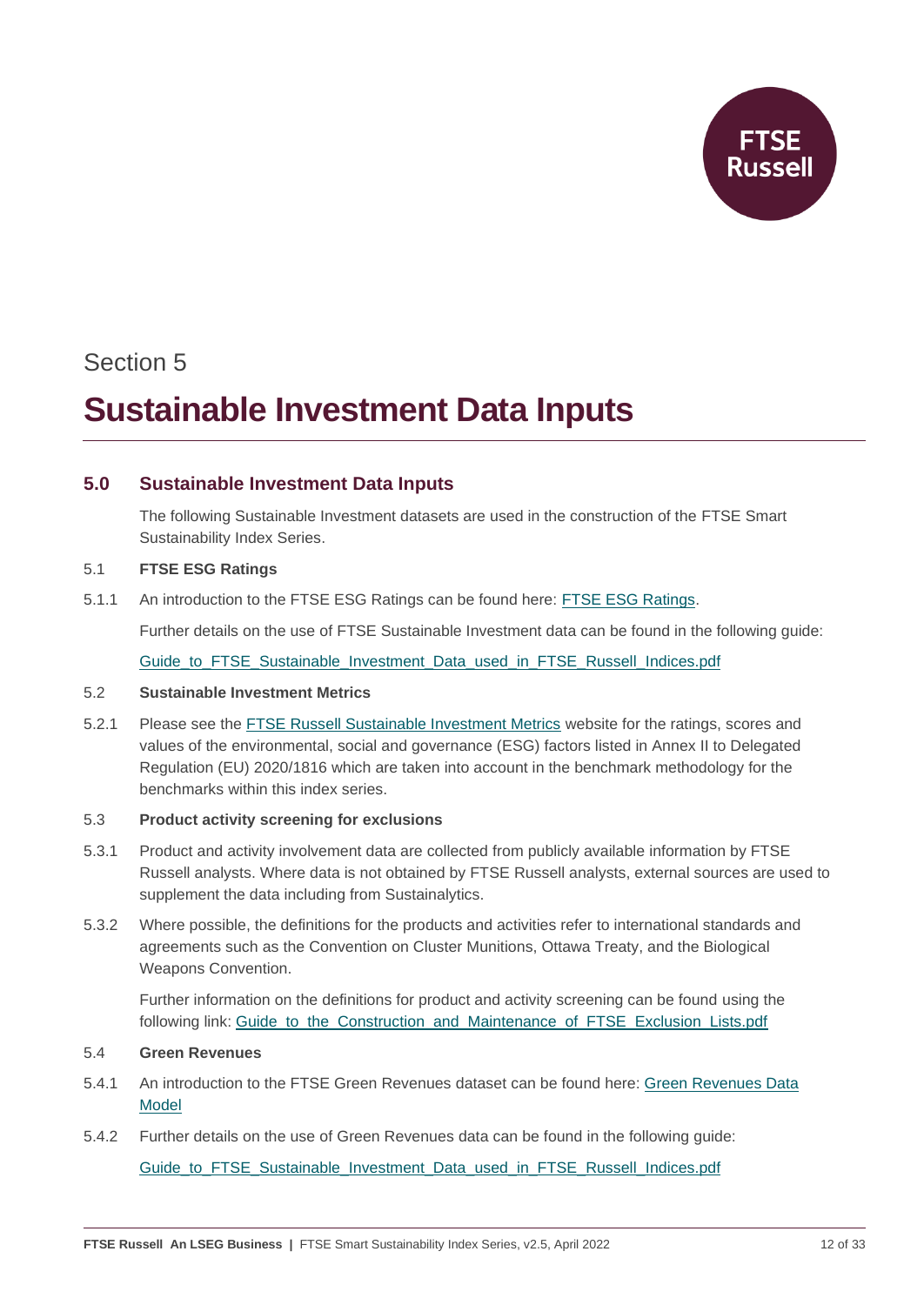#### 5.5 **Carbon data**

5.5.1 Further details regarding the carbon emissions data used in the construction of this index can be found in the following guide:

[Guide\\_to\\_Third\\_Party\\_Sustainable\\_Investment\\_Data\\_used\\_in\\_FTSE\\_Russell\\_Indices.pdf](https://research.ftserussell.com/products/downloads/Guide_to_Third_Party_Sustainable_Investment_Data_used_in_FTSE_Russell_Indexes.pdf)

5.5.2 Further details regarding the fossil fuel reserves data used in the construction of this index can be found in the following guide:

[Guide\\_to\\_FTSE\\_Sustainable\\_Investment\\_Data\\_used\\_in\\_FTSE\\_Russell\\_Indices.pdf](https://research.ftserussell.com/products/downloads/Guide_to_FTSE_Sustainable_Investment_Data_used_in_FTSE_Russell_Indexes.pdf)

#### 5.6 **The Transition Pathway Initiative (TPI)**

TPI assesses companies' progress on the transition to a low-carbon economy on two dimensions: Management Quality and Carbon Performance.

Further details on the use of TPI data can be found in the following guide: [Guide\\_to\\_Third\\_Party\\_Sustainable\\_Investment\\_Data\\_used\\_in\\_FTSE\\_Russell\\_Indices.pdf](https://research.ftserussell.com/products/downloads/Guide_to_Third_Party_Sustainable_Investment_Data_used_in_FTSE_Russell_Indexes.pdf)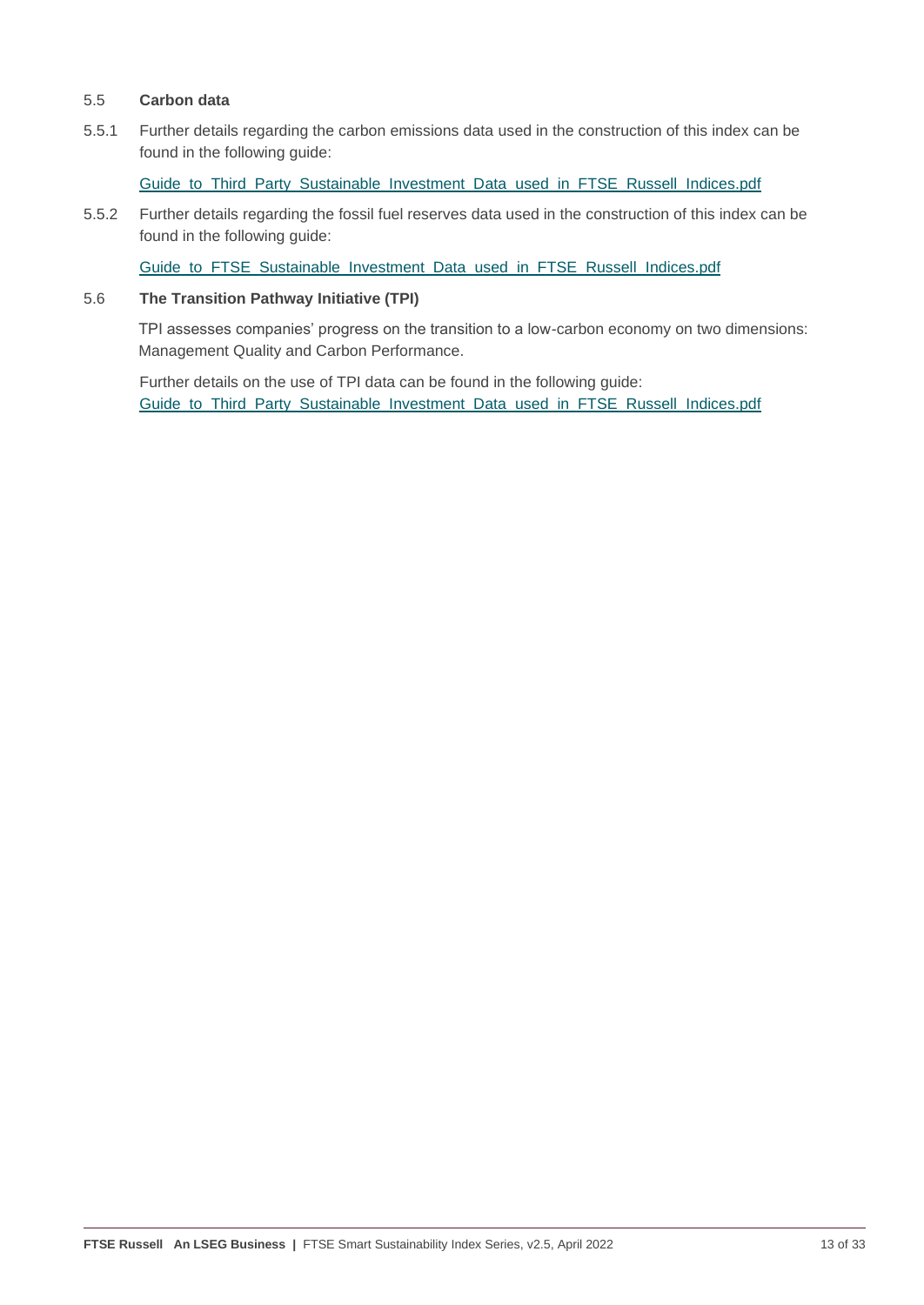

### Section 6

## **Periodic Review of Constituent Companies**

#### <span id="page-13-0"></span>**6.0 Periodic Review of Constituent Companies**

#### 6.1 **Review Dates**

6.1.1 FTSE Smart Sustainability Indices derived from FTSE underlying indices will be reviewed in March and/or September. The Index review will be implemented after the close of business on the third Friday of the review month.

FTSE Smart Sustainability Indices derived from Russell underlying indices will be reviewed according to the Russell implementation dates in June or June and December.

| <b>FTSE Smart Sustainability Indices</b>                                                                            | <b>Index Type</b>             | <b>Review Month</b> |
|---------------------------------------------------------------------------------------------------------------------|-------------------------------|---------------------|
| FTSE All-World ex CW Climate Balanced<br>Factor Index*                                                              | <b>Target Exposure</b>        | March and September |
| FTSE All-World ex CW Climate Balanced<br>Factor (Mar) Index                                                         | <b>Target Exposure</b>        | March               |
| FTSE All-World ex CW Climate Balanced<br>Factor (Sep) Index                                                         | <b>Target Exposure</b>        | September           |
| FTSE Developed ESG/2Val Factor Index                                                                                | <b>Fixed Tilt</b>             | March               |
| FTSE Developed Climate Balanced Low<br><b>Volatility Focused Factor Index</b>                                       | <b>Fixed Tilt</b>             | September           |
| <b>FTSE All-World Climate Balanced</b><br>Comprehensive Factor Index                                                | Fixed Tilt/Target<br>Exposure | March and September |
| FTSE All-World ex CW ex FF Climate<br><b>Balanced Factor Index</b>                                                  | <b>Fixed Tilt</b>             | March and September |
| Russell 1000 ex Fossil Fuels ex Weapons<br>ex Tobacco ex Controversies ESG<br>2Size/2Val 5% Capped Factor Index     | <b>Fixed Tilt</b>             | June                |
| Russell 1000 ex Fossil Fuels ex Weapons<br>ex Tobacco ex Controversies ESG<br>2Mom/Size/Val/ 5% Capped Factor Index | <b>Fixed Tilt</b>             | June and December   |
| Russell 1000 ex Fossil Fuels ex Weapons<br>ex Tobacco ex Controversies ESG<br>2Qual/2Vol 5% Capped Factor Index     | <b>Fixed Tilt</b>             | June                |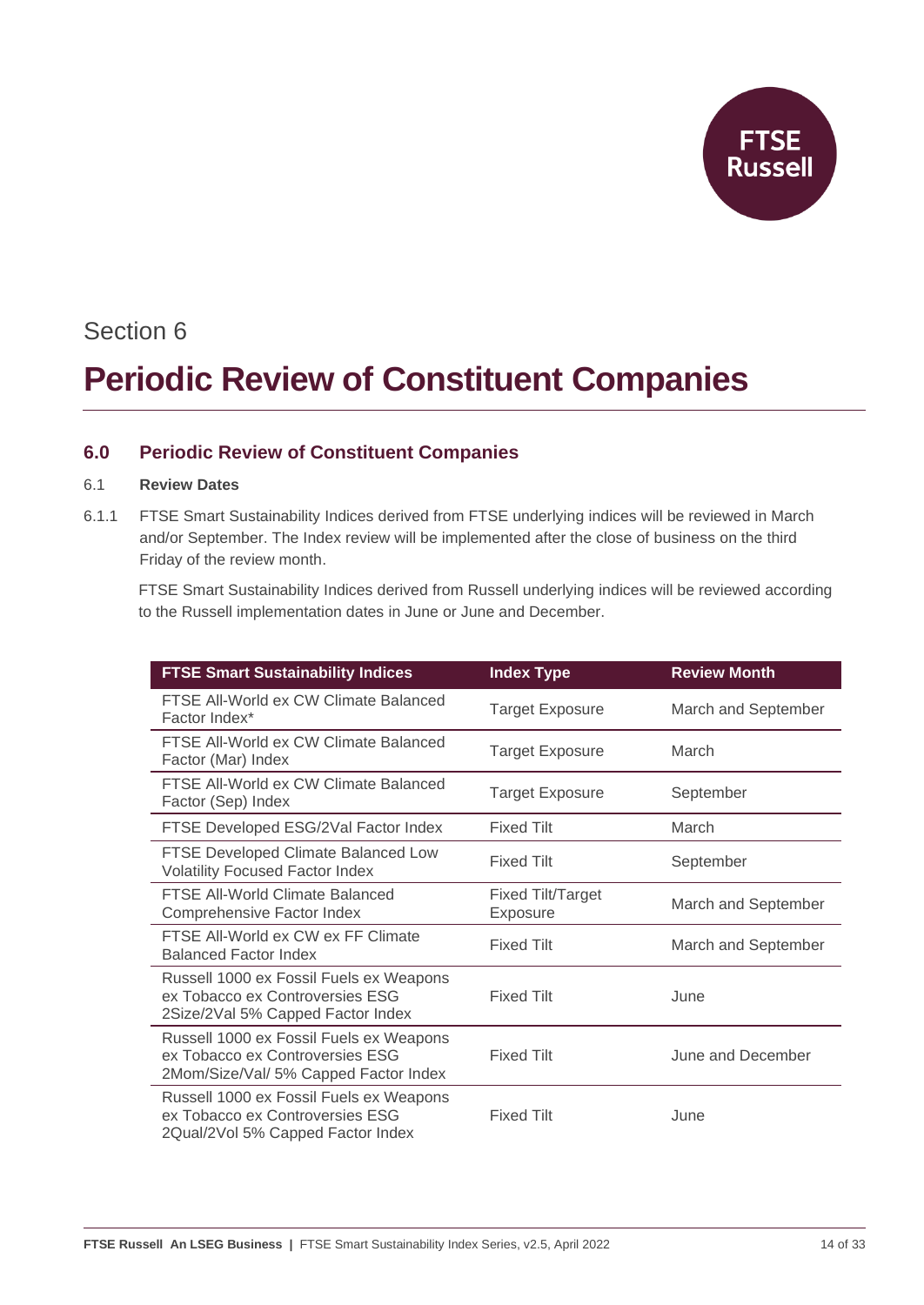| <b>FTSE Smart Sustainability Indices</b>                                                                                  | <b>Index Type</b>      | <b>Review Month</b> |
|---------------------------------------------------------------------------------------------------------------------------|------------------------|---------------------|
| Russell 1000 ex Fossil Fuels ex Weapons<br>ex Tobacco ex Controversies ESG<br>2Mom/2Qual/2Vol 5% Capped Factor Index      | <b>Fixed Tilt</b>      | June and December   |
| Russell 1000 ex Weapons ex Vice Products<br>2Size/2Val 5% Capped Factor Index                                             | <b>Fixed Tilt</b>      | June                |
| Russell 1000 ex Weapons ex Vice Products<br>2Mom/Size/Val/ 5% Capped Factor Index                                         | <b>Fixed Tilt</b>      | June and December   |
| Russell 1000 ex Weapons ex Vice Products<br>2Qual/2Vol 5% Capped Factor Index                                             | <b>Fixed Tilt</b>      | June                |
| Russell 1000 ex Weapons ex Vice Products<br>2Mom/2Qual/2Vol 5% Capped Factor Index                                        | <b>Fixed Tilt</b>      | June and December   |
| <b>FTSE China Quality Dividend Sustainable</b><br>Prosperity Index                                                        | <b>Target Exposure</b> | March and September |
| FTSE Taiwan Target Exposure ESG Index                                                                                     | <b>Target Exposure</b> | March and September |
| FTSE Developed Eurozone Low Carbon<br><b>Comprehensive Equal Factor Risk</b><br><b>Contribution Target Exposure Index</b> | <b>Target Exposure</b> | March and September |

\* Phased implementation - see (Rule 7.1).

6.1.2 For FTSE Smart Sustainability indices derived from a Russell underlying index, the June index review will be implemented on the same date as the Russell annual reconstitution in June. For details of the implementation dates of Russell Index, please refer to the [Russell U.S. Equity Indices](https://www.ftserussell.com/products/indices/russell-us) Construction [and Methodology.](https://www.ftserussell.com/products/indices/russell-us)

#### 6.2 **Data Dates**

- 6.2.1 Index reviews will use Factor, Green Revenue, Carbon and ESG characteristics data as at the last business day of the month prior to the review month (the data cut-off date).
- 6.2.2 Index reviews will use stock prices available as at the close of business on the Wednesday before the first Friday of the review month (price cut-off date) with the exception of the Russell annual reconstitution in June, when stock prices available at the close of business on the Wednesday before the second Friday of the review month will be used.
- 6.2.3 Index reviews will incorporate constituent changes associated with index reviews of the underlying universe.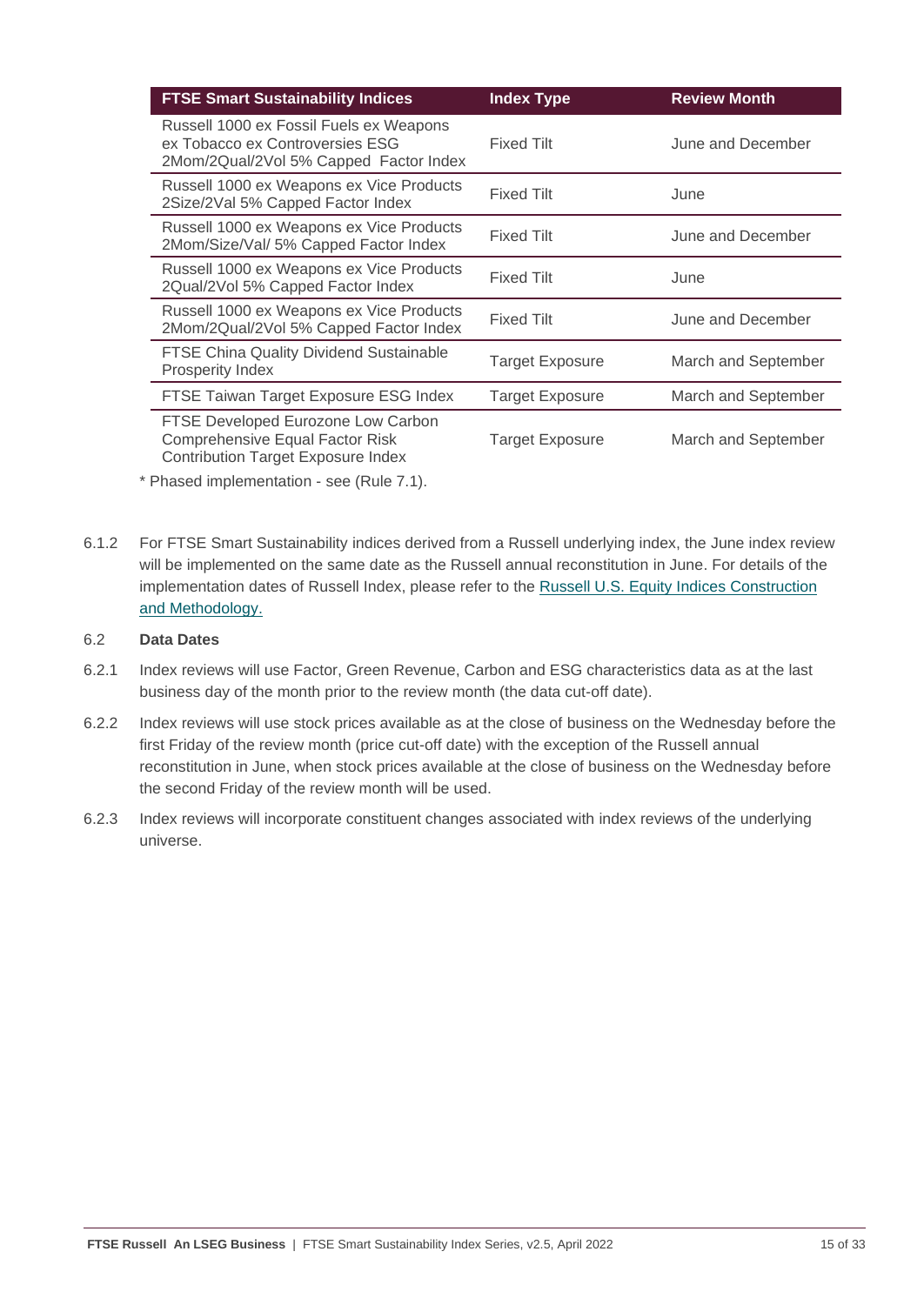

## Section 7 **Index Construction**

#### <span id="page-15-0"></span>**7.0 Index Construction**

#### 7.1 **FTSE All-World ex CW Climate Balanced Factor Index – Phased Rebalance**

7.1.1 The FTSE All-World ex CW Climate Balanced Factor Index employs a phased rebalance and consists of a combination of two annually reviewed indices - the FTSE All-World ex CW Climate Balanced Factor (Mar) Index and the FTSE All-World ex CW Climate Balanced Factor (Sep) Index. The two indices do not employ a phased rebalance and are reviewed annually in March and September respectively, and a set of constituent review weights determined following Rules 7.2 to 7.6. The effective weight of each constituent in the FTSE All-World ex CW Climate Balanced Factor Index is calculated as an equal combination of both annually reviewed indices:

 $w_{i,t}^* = 0.5 \times w_{i,t}^{Mar} + 0.5 \times w_{i,t}^{Sep}$ 

Where:

- $W_i^{Mar}$ is the weight of stock  $i$  in the FTSE All-World ex CW Climate Balanced Factor (Mar) Index.
- $W_{i,t}^{Sep}$ is the weight of stock in the FTSE All-World ex CW Climate Balanced Factor (Sep) Index*.*
- $w_{i,t}^*$ is the effective weight of stock  $i$  in the FTSE All-World ex CW Climate Balanced Factor Index.

#### 7.2 **FTSE All-World ex CW ex FF Climate Balanced Factor Index**

7.2.1 The FTSE All-World ex CW ex FF Climate Balanced Factor Index excludes companies in the Fossil Fuel exclusion list (see 4.3.2) from the FTSE All-World ex CW Climate Balanced Factor Index. The weights of the remaining constituents are normalised to sum to 1.

#### 7.3 **FTSE All-World Climate Balanced Comprehensive Factor Index**

7.3.1 The FTSE All-World Climate Balanced Comprehensive Factor Index applies fixed tilts and target exposure sequentially. The target exposure weighting takes place after fixed tilt weighting.

#### 7.4 **Fixed Tilt Index Construction**

7.4.1 The unconstrained periodic review weight of each constituent of the relevant Fixed Tilt Index without a Phased Rebalance is:

$$
w_i = \frac{v_i}{\sum_j v_j}
$$

where: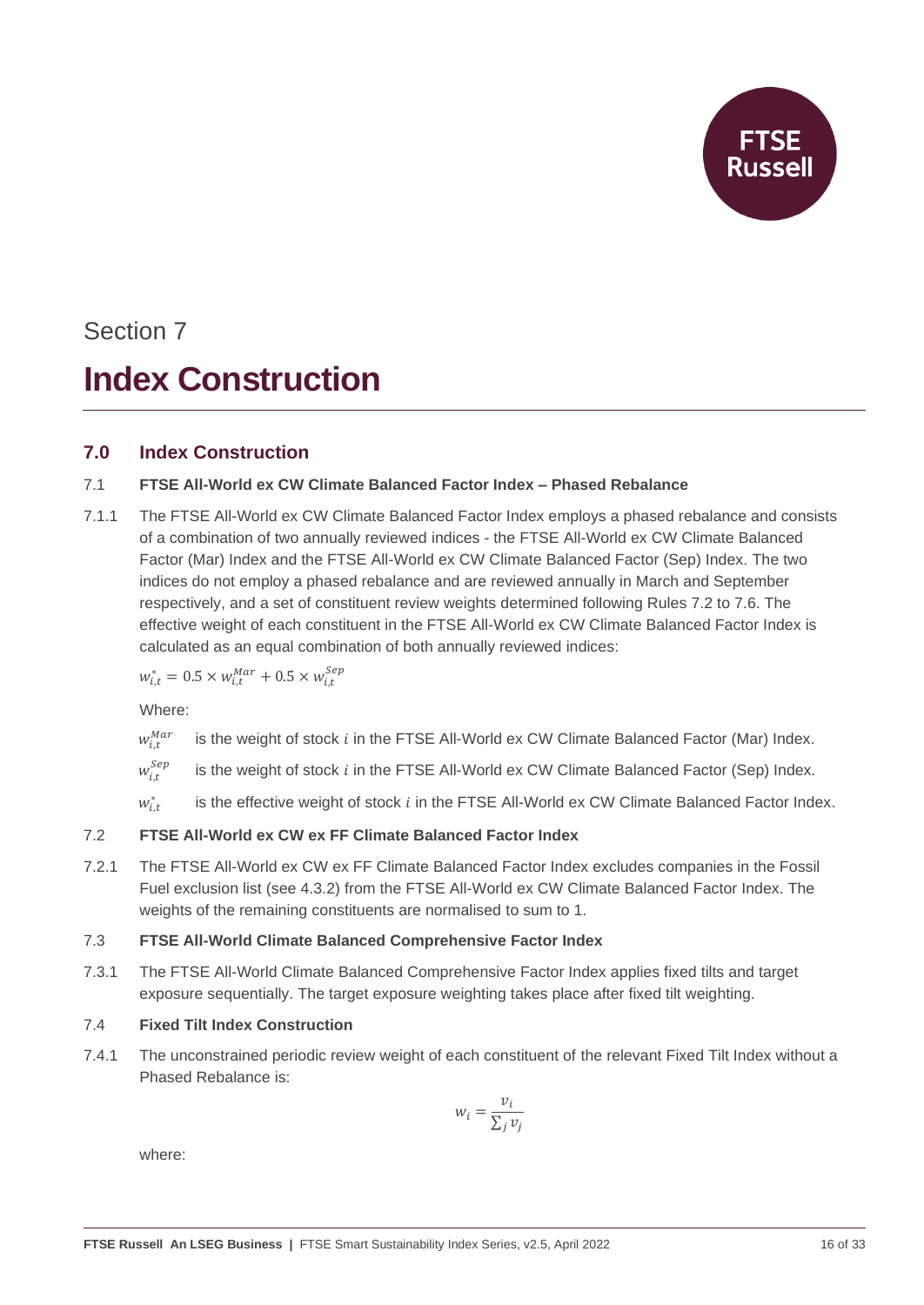$$
\nu_i=w'_i\times\prod_{j=1}^K F_{i,j}\times\prod_{j=1}^N \mathrm{A}_{\mathrm{i},\mathrm{j}}
$$

and

- $w'_i$  is the weight of stock *i* in the underlying universe
- $N(K)$  are the number of Climate and or ESG (Factor) tilts respectively
- , is the  $j<sup>th</sup>$  Factor tilt applied to stock i. See Rule 7.4.2 for details
- $A_{i,j}$  is the  $j^{\text{th}}$  Climate and or ESG tilt applied to stock i. See Rules 7.4.3 and 7.4.4 for the details of possible tilts.

#### 7.5 **Factor, ESG, Climate and Green Revenue Tilts**

7.5.1 The Table below summarises the alternative Factor and Sustainability tilts applied to each Fixed Tilt index:

|                                                                                                                      |                          |                          | <b>Factor Tilts</b><br><b>Sustainability Tilts</b> |                |                |                              |                                       |                                        |                         |
|----------------------------------------------------------------------------------------------------------------------|--------------------------|--------------------------|----------------------------------------------------|----------------|----------------|------------------------------|---------------------------------------|----------------------------------------|-------------------------|
| <b>Fixed Tilt Index</b>                                                                                              | $\vee$                   | Q                        | <sub>S</sub>                                       | M <sub>1</sub> | LV             | <b>ESG</b><br><b>Ratings</b> | <b>Fossil Fuel</b><br><b>Reserves</b> | <b>Operational</b><br><b>Emissions</b> | Green<br><b>Revenue</b> |
| FTSE Developed ESG/2Val Factor Index                                                                                 | $\overline{2}$           |                          |                                                    | ä,             |                | 1                            |                                       |                                        |                         |
| FTSE Developed Climate Balanced Low Volatility<br><b>Focused Factor Index</b>                                        | 1                        | $\mathbf{1}$             | 0.25                                               | ä,             | $\overline{2}$ |                              | 1                                     | 1                                      | 1                       |
| FTSE All-World Climate Balanced Comprehensive<br>Factor Index                                                        | 1                        | $\mathbf{1}$             | 0.25                                               | 1              | 1              |                              | 1                                     | 1                                      | 1                       |
| Russell 1000 ex Fossil Fuels ex Weapons ex<br>Tobacco ex Controversies ESG 2Size/2Val 5%<br>Capped Factor Index      | $\overline{2}$           | L,                       | $\overline{2}$                                     | ä,             | ٠              | 0.2                          |                                       |                                        |                         |
| Russell 1000 ex Fossil Fuels ex Weapons ex<br>Tobacco ex Controversies ESG 2Mom/Size/Val/<br>5% Capped Factor Index  | 1                        | ä,                       | 1                                                  | $\overline{2}$ | ä,             | 0.2                          |                                       |                                        |                         |
| Russell 1000 ex Fossil Fuels ex Weapons ex<br>Tobacco ex Controversies ESG 2Qual/2Vol 5%<br>Capped Factor Index      | ÷,                       | $\overline{2}$           | ä,                                                 | ä,             | $\overline{2}$ | 0.2                          |                                       |                                        |                         |
| Russell 1000 ex Fossil Fuels ex Weapons ex<br>Tobacco ex Controversies ESG 2Mom/2Qual/2Vol<br>5% Capped Factor Index | $\overline{\phantom{a}}$ | $\overline{2}$           | ÷.                                                 | $\overline{2}$ | $\overline{2}$ | 0.2                          |                                       |                                        |                         |
| Russell 1000 ex Weapons ex Vice Products<br>2Size/2Val 5% Capped Factor Index                                        | $\overline{2}$           | $\overline{\phantom{a}}$ | $\overline{2}$                                     | ÷,             | ÷.             |                              |                                       |                                        |                         |
| Russell 1000 ex Weapons ex Vice Products<br>2Mom/Size/Val/ 5% Capped Factor Index                                    | 1                        | $\overline{a}$           | 1                                                  | $\overline{2}$ | ÷.             |                              |                                       |                                        |                         |
| Russell 1000 ex Weapons ex Vice Products<br>2Qual/2Vol 5% Capped Factor Index                                        | ÷,                       | 2                        | ä,                                                 | L.             | 2              |                              |                                       |                                        |                         |
| Russell 1000 ex Weapons ex Vice Products<br>2Mom/2Qual/2Vol 5% Capped Factor Index                                   | ÷,                       | $\overline{2}$           |                                                    | $\overline{2}$ | $\overline{2}$ |                              |                                       |                                        |                         |

Numbers denote the strength of the factor or sustainability tilt. The tilt strength follows the definition used in the FTSE Global Factor Index Series Ground Rules.

- 7.5.2 Factor tilts are defined through the application of factor S-scores. The definition of each factor and the calculation of S-scores can be found in the FTSE Global Factor Index Series Ground Rules.
- 7.5.3 ESG tilts are defined through the application of S-scores based on the overall ESG ratings of the constituents with regional industry neutral adjustments. The ESG tilt follows the definition and methodology as detailed in FTSE ESG Index Series Ground Rules.
- 7.5.4 Fossil Fuel Reserves tilts, Operational Emissions tilts and Green Revenue tilts are based on the company fossil fuel reserve, operational carbon emission and the FTSE Green Revenues Factor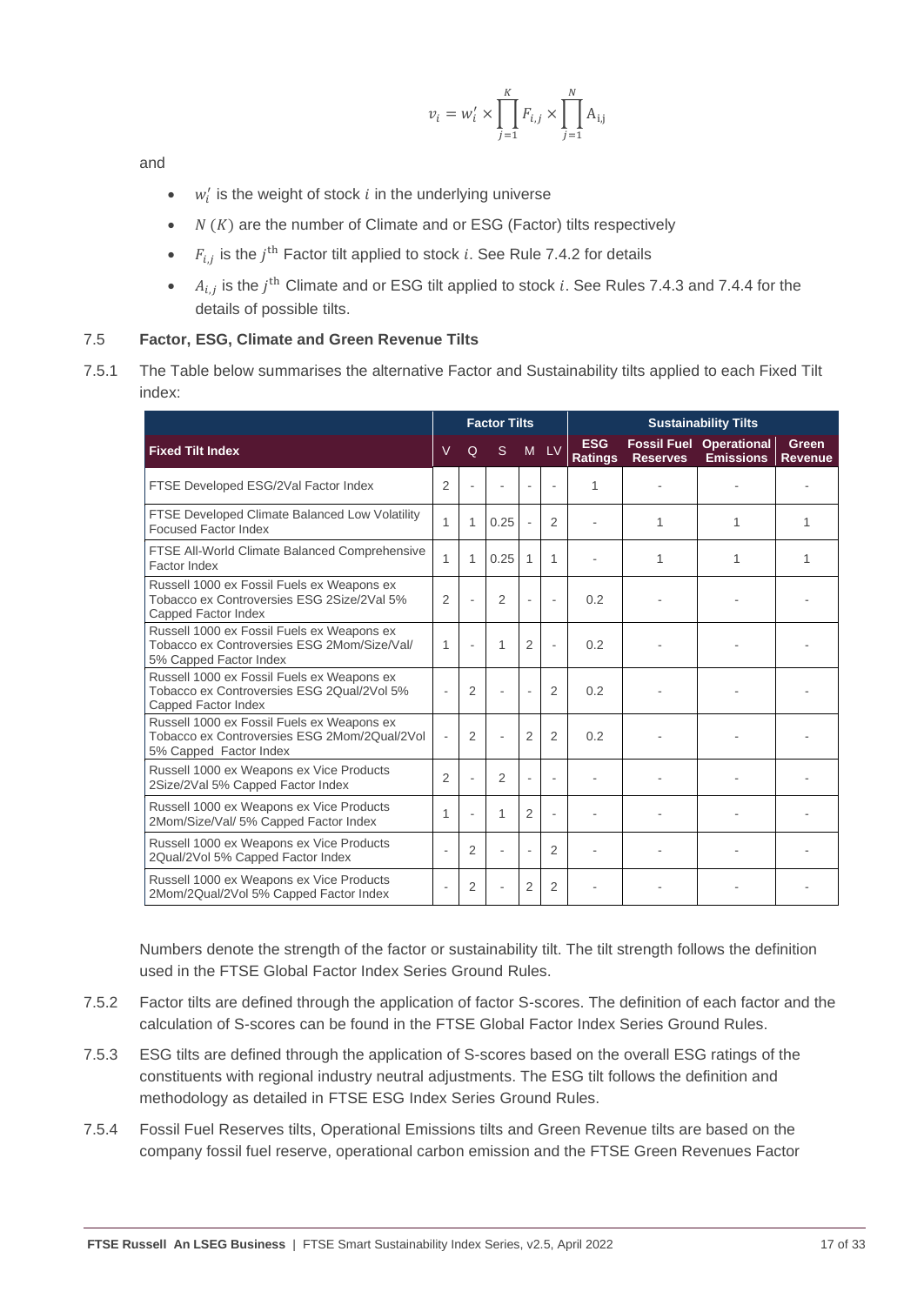respectively. These tilts follow the definitions and methodologies as detailed in FTSE Global Climate Index Series Ground Rules and the FTSE Green Revenues Index Series Ground Rules.

#### 7.6 **Narrowing**

7.6.1 The FTSE Developed Climate Balanced Low Volatility Focused Factor Index is narrowed with respect to the product of the factor S-scores and the Climate and Green Revenue tilts:

 $P_i = \prod_{j=1}^{K} F_{i,j} \times \prod_{j=1}^{N} A_{i,j}$ 

The Russell 1000 ex Fossil Fuels ex Weapons ex Tobacco ex Controversies ESG 2Size/2Val 5% Capped Factor Index and the Russell 1000 ex Fossil Fuels ex Weapons ex Tobacco ex Controversies ESG 2Qual/2Vol 5% Capped Factor Index are narrowed.

The narrowing methodology is detailed in the FTSE Global Factor Index Series Ground Rules.

#### 7.7 **Capacity, Constraints and Minimum Stock Weights**

The maximum stock level capacity ratio and country and industry constraints are applied to the index without narrowing as detailed in the FTSE Global Factor Index Series Ground Rules, with the exception of the FTSE Developed Climate, Balanced Low Volatility Focused Factor Index where constraints are applied to the narrowed index.

The table below shows the minimum stock weight thresholds that are applied to the final indices. Any stock weight that is less than the minimum weight threshold is treated as having a zero weight in the relevant index. Any resulting excess weight will be redistributed amongst the remaining constituents proportional to their index weights.

| <b>Smart Sustainability Index</b>                                                                                 | <b>Minimum Weight</b> |
|-------------------------------------------------------------------------------------------------------------------|-----------------------|
| FTSE Developed ESG/2Val Factor Index                                                                              | 2bps                  |
| FTSE Developed Climate Balanced Low Volatility Focused Factor Index                                               | $0.5$ bps             |
| FTSE All-World Climate Balanced Comprehensive Factor Index                                                        | 0 <sub>bps</sub>      |
| Russell 1000 ex Fossil Fuels ex Weapons ex Tobacco ex Controversies ESG<br>2Size/2Val 5% Capped Factor Index      | 2 <sub>bps</sub>      |
| Russell 1000 ex Fossil Fuels ex Weapons ex Tobacco ex Controversies ESG<br>2Mom/Size/Val/ 5% Capped Factor Index  | 2 <sub>bps</sub>      |
| Russell 1000 ex Fossil Fuels ex Weapons ex Tobacco ex Controversies ESG<br>2Qual/2Vol 5% Capped Factor Index      | 2bps                  |
| Russell 1000 ex Fossil Fuels ex Weapons ex Tobacco ex Controversies ESG<br>2Mom/2Qual/2Vol 5% Capped Factor Index | 2 <sub>bps</sub>      |
| Russell 1000 ex Weapons ex Vice Products 2Size/2Val 5% Capped Factor<br>Index                                     | 2bps                  |
| Russell 1000 ex Weapons ex Vice Products 2Mom/Size/Val/ 5% Capped Factor<br>Index                                 | 2bps                  |
| Russell 1000 ex Weapons ex Vice Products 2Qual/2Vol 5% Capped Factor<br>Index                                     | 2 <sub>bps</sub>      |
| Russell 1000 ex Weapons ex Vice Products 2Mom/2Qual/2Vol 5% Capped<br>Factor Index                                | 2bps                  |

#### 7.8 **Capping**

7.8.1 The following maximum stock (company level) weights are applied to each index in table below. Company level capping is applied at the reviews of each index as specified in Rule 6.1.1 using stock prices available at the price cut off date as specified in Rule 6.2.2.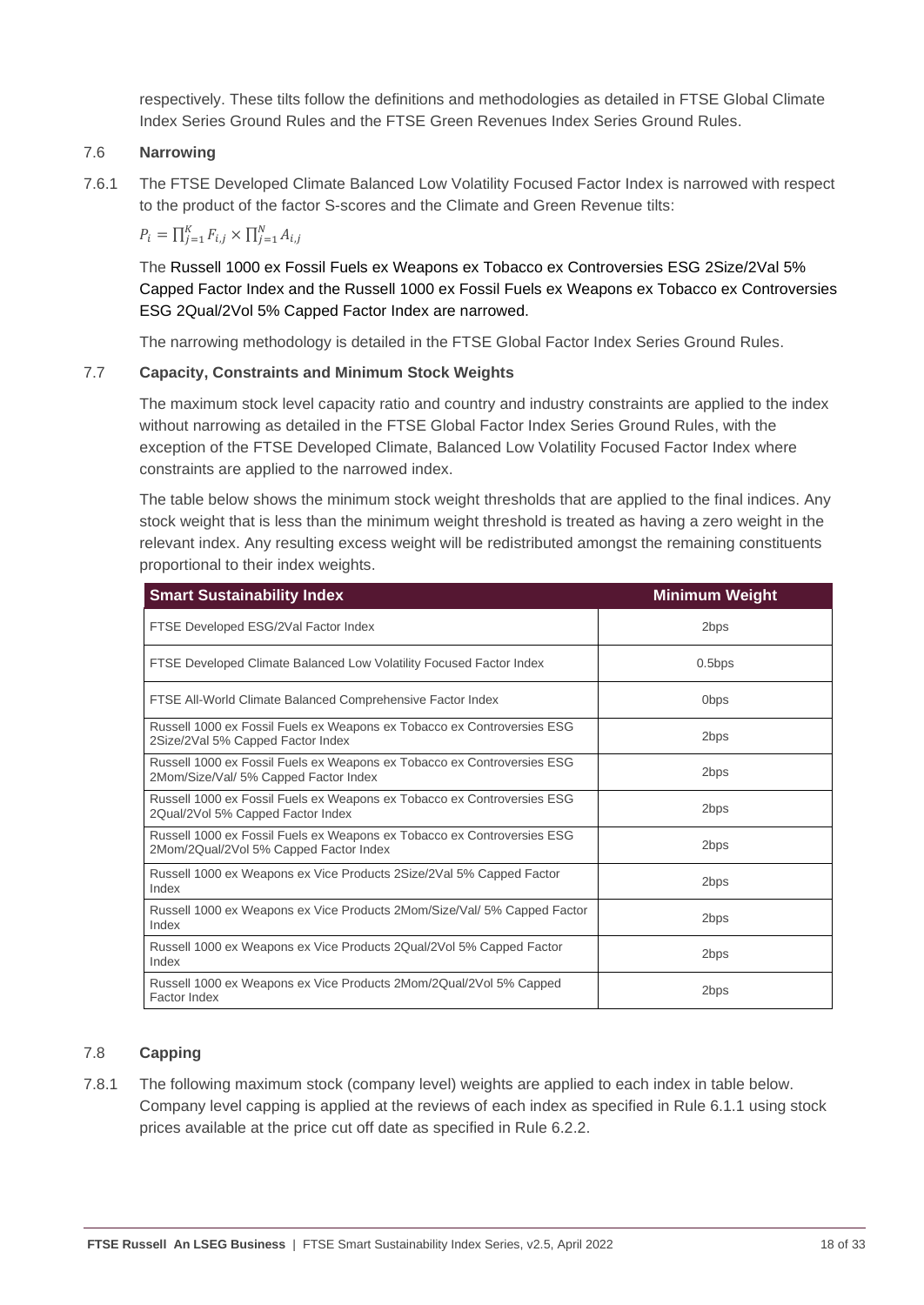#### **Maximum Stock Weights**

| <b>Factor Indices</b>                                                                                             | <b>Maximum Weight</b> |
|-------------------------------------------------------------------------------------------------------------------|-----------------------|
| Russell 1000 ex Fossil Fuels ex Weapons ex Tobacco ex Controversies ESG 2Size/2Val<br>5% Capped Factor Index      | 5%                    |
| Russell 1000 ex Fossil Fuels ex Weapons ex Tobacco ex Controversies ESG<br>2Mom/Size/Val/ 5% Capped Factor Index  | 5%                    |
| Russell 1000 ex Fossil Fuels ex Weapons ex Tobacco ex Controversies ESG 2Qual/2Vol<br>5% Capped Factor Index      | 5%                    |
| Russell 1000 ex Fossil Fuels ex Weapons ex Tobacco ex Controversies ESG<br>2Mom/2Qual/2Vol 5% Capped Factor Index | 5%                    |
| Russell 1000 ex Weapons ex Vice Products 2Size/2Val 5% Capped Factor Index                                        | 5%                    |
| Russell 1000 ex Weapons ex Vice Products 2Mom/Size/Val/ 5% Capped Factor Index                                    | 5%                    |
| Russell 1000 ex Weapons ex Vice Products 2Qual/2Vol 5% Capped Factor Index                                        | 5%                    |
| Russell 1000 ex Weapons ex Vice Products 2Mom/2Qual/2Vol 5% Capped Factor Index                                   | 5%                    |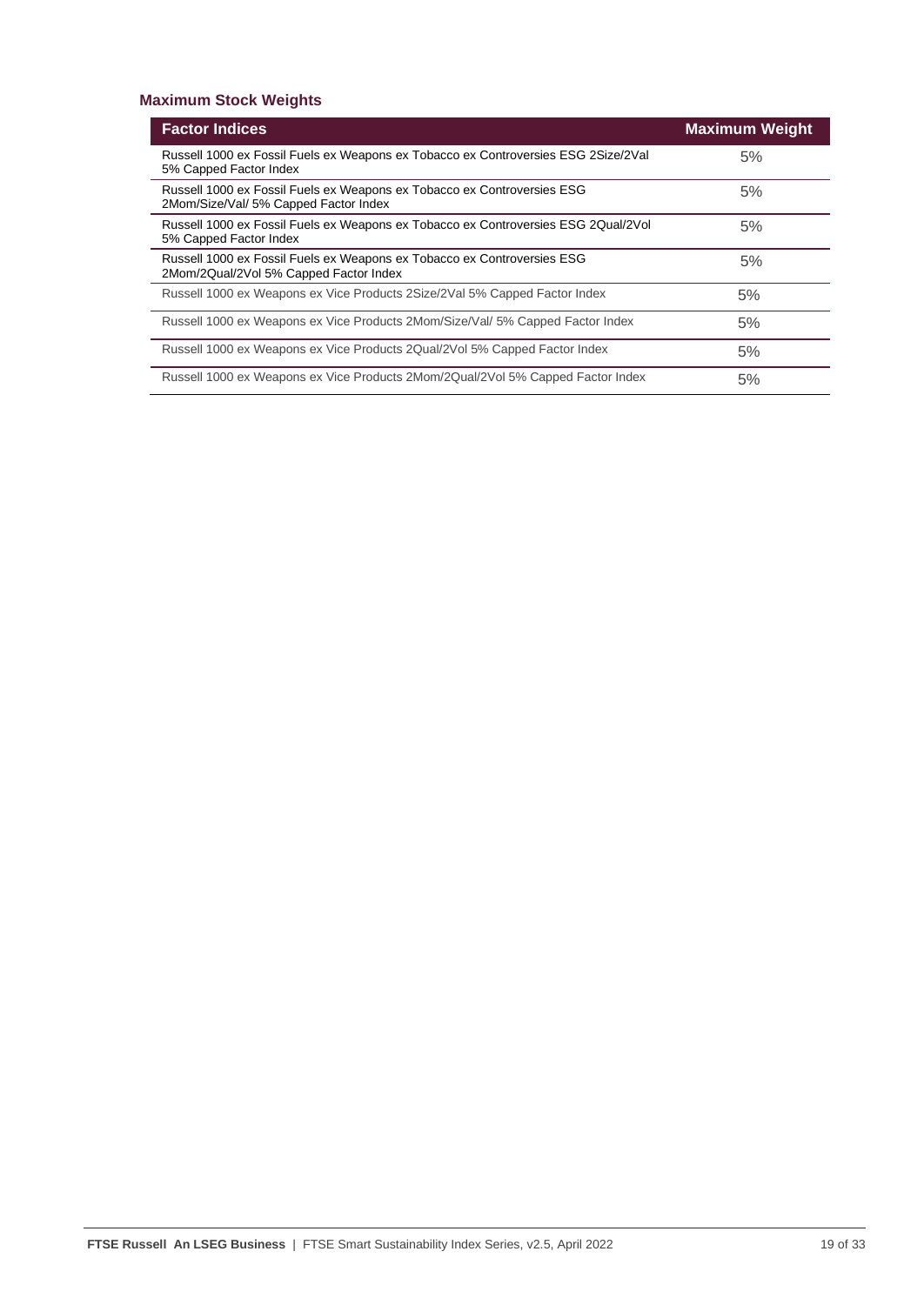#### 7.9 **Target Exposure Index Construction**

- 7.9.1 The detailed construction methodology for Target Exposure indices is set out in the FTSE Global Factor Index Series Ground Rules.
- 7.9.2 The weight of each Target Exposure index satisfies:

$$
w_i = \frac{v_i}{\sum_j v_j}
$$

where:

$$
\nu_i = w'_i \times \prod_{j=1}^K F'_{i,j} \times \prod_{j=1}^N A'_{i,j} \times C_i \times I_i \times \Phi_i \times \Psi_i
$$

and

- $\bullet$   $w'_i$  is the weight of stock *i* in the underlying universe which is market capitalization weighted for all indices except for the FTSE All-World Climate Balanced Comprehensive Factor Index which uses the weights achieved in 7.6.
- $N(K)$  are the number of Climate and or ESG (Factor) tilts respectively
- $F'_{i,j}$  is the  $j^{\text{th}}$  Factor tilt applied to stock i. See Rule 7.8.3 for details
- $A'_{i,j}$  is the  $j^{\text{th}}$  Climate and or ESG tilt applied to stock i. See Rules 7.8.4 -7.8.7 for the details of possible tilts.
- $C_i$  and  $I_i$  are country and industry tilts applied to stock  $i$  respectively
- $\bullet$   $\phi_i$  is the maximum stock capacity/maximum weight tilt applied to stock i
- $\Psi_i$  is the maximum turnover tilt applied to stock i
- 7.9.3 Factor tilts are defined through the application of exponential function on factor Z-scores. The definition of each factor and the calculation of Z-scores can be found in the FTSE Global Factor Index Series Ground Rules.
- 7.9.4 ESG tilts are defined through the application of exponential function on ESG Z-scores based on the overall ESG ratings of the constituents. The creation of Z-scores follows the process described in the FTSE Global Factor Index Series Ground Rules.
- 7.9.5 Fossil Fuel Reserves tilts and Operational Emissions tilts are defined through the application of exponential function on Z-scores of Carbon Reserve Intensity and Operational Carbon Emissions respectively. The definition of Carbon Reserve Intensity and Operational Carbon Emissions can be found in the FTSE Global Climate Index Series Ground Rules. The creation of Z-scores follows the process described in the FTSE Global Factor Index Series Ground Rules.
- 7.9.6 Indices employ TPI targets use TPI Carbon Performance score as a tilt. They also use TPI Carbon Performance adjusted emission Z-scores in their operational emission tilt. Company's operational emission is adjusted by a multiplier based on the company's TPI Carbon Performance Category.

| <b>TPI Carbon Performance</b><br><b>Category</b> | <b>Emission Multiplier</b> | <b>Carbon Performance Score</b> |
|--------------------------------------------------|----------------------------|---------------------------------|
| 1.5 degree aligned or better                     | 0.1                        |                                 |
| 2 degree aligned                                 | 0.4                        | 1.5                             |
| Other alignment                                  |                            | 0.8                             |
| Not aligned                                      | 1.5                        |                                 |
| Not assessed                                     |                            |                                 |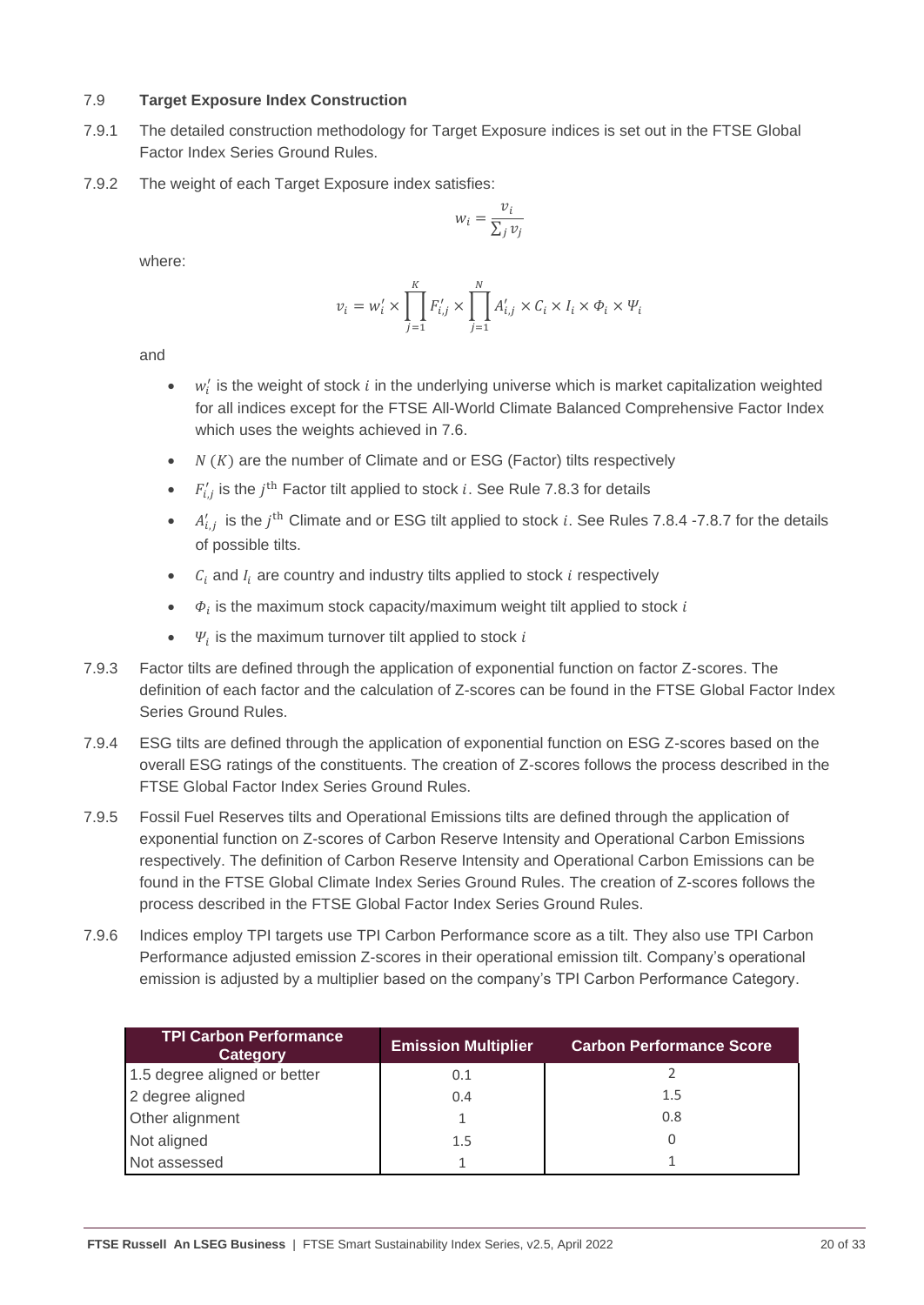The Carbon Performance score of 'not aligned' is set to 1 if a sperate target is set for the not aligned emission reduction.

- 7.9.7 Green Revenues tilts are defined through the application of exponential function on Z-scores of Green Revenues Ratios. The definition of Green Revenues Ratio can be found in the FTSE Green Revenues Index Series Ground Rules. The creation of Z-scores follows the process described in the FTSE Global Factor Index Series Ground Rules.
- 7.9.8 Dividend Yield tilts are defined through the application of exponential function on yield factor Z-scores. The definition of each factor and the calculation of Z-scores can be found in the FTSE Global Factor Index Series Ground Rules.
- 7.9.9 The active non-factor exposure target is given by:

$$
\sum_{i} (w_i - w'_i) \times T_i = \alpha \times \sum_{i} w'_i T_i
$$

where  $\alpha$  is the fixed percentage increase or reduction and  $T_i$  is the original measure of the non-factor exposure target, e.g. green revenue ratio, trailing 12-month dividend yield, etc.

- 7.9.10 The tilts are chosen so that all targets and constraints are satisfied simultaneously. The relaxation rules should such a solution be infeasible are set out in FTSE Global Factor Index Series Ground Rules.
- 7.9.11 The following two tables below summarise the factor exposure and sustainability targets applied to each Smart Sustainability Target Exposure index.

|                                                                                                                                       | <b>Active Factor Exposure</b><br><b>Targets</b> |                          |                          |          |                          |                          | <b>Active non-Factor Exposure Targets</b>       |                                                           |                                                            |                                                     |                                             |
|---------------------------------------------------------------------------------------------------------------------------------------|-------------------------------------------------|--------------------------|--------------------------|----------|--------------------------|--------------------------|-------------------------------------------------|-----------------------------------------------------------|------------------------------------------------------------|-----------------------------------------------------|---------------------------------------------|
| <b>Index</b>                                                                                                                          | v                                               | Q                        | $\mathbf{s}$             | M        | LV                       | Y                        | <b>ESG</b><br><b>Ratings</b><br><b>Increase</b> | <b>Fossil Fuel</b><br><b>Reserves</b><br><b>Reduction</b> | <b>Operational</b><br><b>Emissions</b><br><b>Reduction</b> | Green<br><b>Revenue</b><br>Ratio<br><b>Increase</b> | <b>Dividend</b><br>Yield<br><b>Increase</b> |
| FTSE China<br><b>Quality Dividend</b><br>Sustainable<br>Prosperity Index                                                              | 0                                               | $0.5\sigma$              | $\Omega$                 | $\Omega$ | $0.5\sigma$              | $0.5\sigma$              |                                                 |                                                           |                                                            | 100%                                                |                                             |
| <b>FTSE Taiwan</b><br><b>Target Exposure</b><br><b>ESG Index</b>                                                                      | $\Omega$                                        | 0                        | $\Omega$                 | $\Omega$ | $\Omega$                 | $\overline{\phantom{a}}$ | 20%                                             |                                                           |                                                            |                                                     | 20%                                         |
| FTSE All-World ex<br><b>CW Climate</b><br><b>Balanced Factor</b><br>(Mar) Index                                                       | $0.4\sigma$                                     | $0.4\sigma$              | $0.4\sigma$              | $\Omega$ | $0.4\sigma$              | $\overline{a}$           |                                                 | $>50\%$                                                   | $>30\%$                                                    | $\geq 100\%$                                        |                                             |
| FTSE All-World ex<br><b>CW Climate</b><br><b>Balanced Factor</b><br>(Sep) Index                                                       | $0.4\sigma$                                     | $0.4\sigma$              | $0.4\sigma$              | $\Omega$ | $0.4\sigma$              |                          |                                                 | >50%                                                      | $\geq 30\%$                                                | ≥100%                                               |                                             |
| FTSE All-World<br>Climate Balanced<br>Comprehensive<br>Factor Index                                                                   | $\overline{\phantom{a}}$                        | $\overline{\phantom{a}}$ | $\overline{\phantom{a}}$ |          | $\overline{\phantom{0}}$ |                          |                                                 | 70%                                                       | 60%                                                        | 70%                                                 |                                             |
| FTSE Developed<br>Eurozone Low<br>Carbon<br>Comprehensive<br><b>Equal Factor Risk</b><br><b>Contribution Target</b><br>Exposure Index |                                                 |                          | <b>ERC Allocation</b>    |          |                          |                          |                                                 | 30%                                                       | 30%                                                        |                                                     |                                             |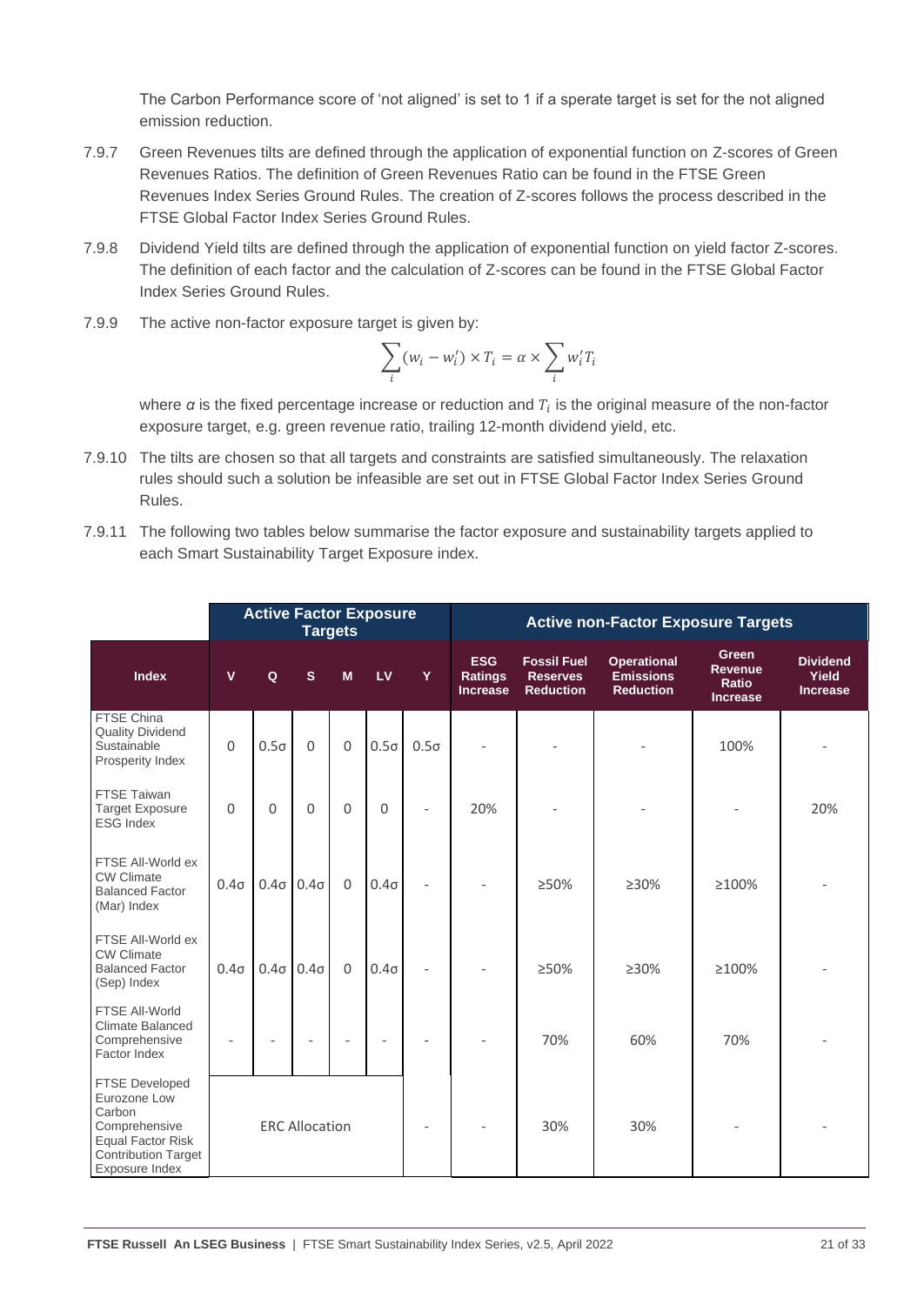|                                                                                                                    | AUDIVE HUIT AUDI LAPUSULE TALGELS UL TIRS. CUIRINGU |                                               |                                                                          |  |  |  |
|--------------------------------------------------------------------------------------------------------------------|-----------------------------------------------------|-----------------------------------------------|--------------------------------------------------------------------------|--|--|--|
| <b>Index</b>                                                                                                       | <b>TPI Management Quality</b><br>improvement        | <b>TPI Carbon</b><br><b>Performance: Tilt</b> | <b>TPI Carbon Performance: Not</b><br><b>Aligned Emissions Reduction</b> |  |  |  |
| FTSE China Quality Dividend Sustainable<br>Prosperity Index                                                        |                                                     |                                               |                                                                          |  |  |  |
| FTSE Taiwan Target Exposure ESG Index                                                                              |                                                     |                                               |                                                                          |  |  |  |
| FTSE All-World ex CW Climate Balanced<br>Factor (Mar) Index                                                        | 0.5                                                 | 1-tilt                                        | $>50\%$                                                                  |  |  |  |
| FTSE All-World ex CW Climate Balanced<br>Factor (Sep) Index                                                        | 0.5                                                 | 1-tilt                                        | $\geq 50\%$                                                              |  |  |  |
| FTSE All-World Climate Balanced<br>Comprehensive Factor Index                                                      |                                                     |                                               |                                                                          |  |  |  |
| FTSE Developed Eurozone Low Carbon<br>Comprehensive Equal Factor Risk<br><b>Contribution Target Exposure Index</b> |                                                     |                                               |                                                                          |  |  |  |

#### **Active non-Factor Exposure Targets or Tilts: continued**

**Notes:**

 $\sigma$  is the market capitalization weighted standard deviation of factor Z-scores.

ERC Allocation targeting 2.5%p.a. tracking error. See FTSE Global Factor Index Series Ground Rules for details.

TPI Management Quality improvement is measured in units of standard deviation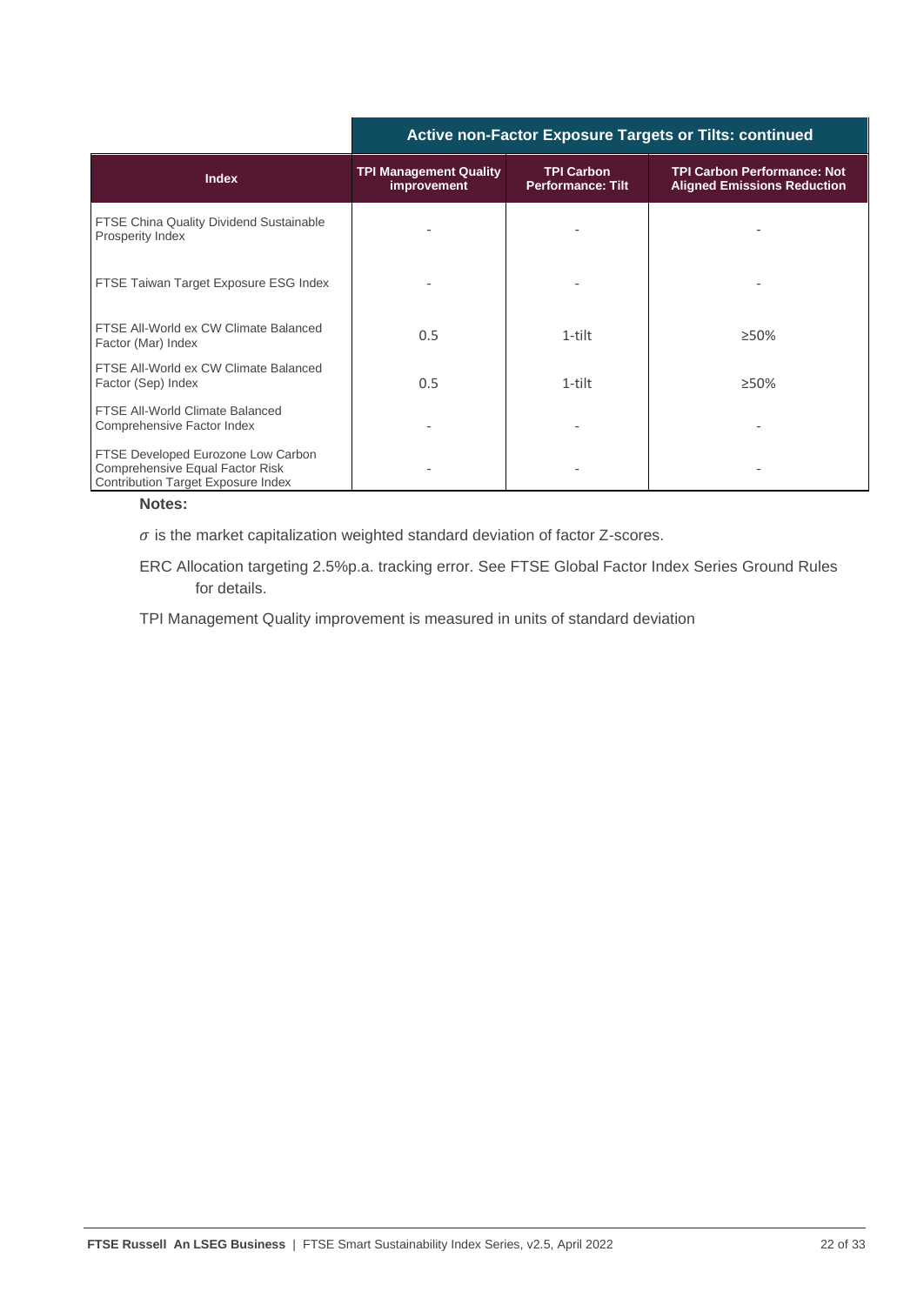7.9.12 The table below summaries the constraints applied to each Smart Sustainability Target Exposure index.

|                                                                                                                                           | <b>Constraints</b>  |                |                 |                       |                                |                                   |  |  |  |  |  |
|-------------------------------------------------------------------------------------------------------------------------------------------|---------------------|----------------|-----------------|-----------------------|--------------------------------|-----------------------------------|--|--|--|--|--|
| <b>Index</b>                                                                                                                              | <b>Beta Banding</b> | <b>Country</b> | <b>Industry</b> | Max 2-Way<br>T/O (%)* | <b>Max Stock</b><br>Weight (%) | <b>Min Stock</b><br>Weight (b.p.) |  |  |  |  |  |
| FTSE China Quality<br>Dividend Sustainable<br>Prosperity Index                                                                            | $0.7 - 1.3$         |                | <b>Banded</b>   | 25                    | 5                              | $\overline{2}$                    |  |  |  |  |  |
| FTSE Taiwan Target<br>Exposure ESG<br>Index $\wedge^{\#}$                                                                                 | $0.7 - 1.3$         |                | Banded          | 40                    | 30                             | $\overline{2}$                    |  |  |  |  |  |
| FTSE All-World ex<br><b>CW Climate Balanced</b><br>Factor (Mar) Index                                                                     | $0.7 - 1.3$         | $+/-3%$        | $+/-3%$         |                       | 5                              | 0.5                               |  |  |  |  |  |
| FTSE All-World ex<br><b>CW Climate Balanced</b><br>Factor (Sep) Index                                                                     | $0.7 - 1.3$         | $+/-3%$        | $+/-3%$         |                       | 5                              | 0.5                               |  |  |  |  |  |
| FTSE All-World<br><b>Climate Balanced</b><br>Comprehensive Factor<br>Index                                                                |                     | <b>Banded</b>  | <b>Banded</b>   |                       |                                | $\overline{2}$                    |  |  |  |  |  |
| <b>FTSE Developed</b><br>Eurozone Low Carbon<br>Comprehensive Equal<br><b>Factor Risk</b><br><b>Contribution Target</b><br>Exposure Index | $0.7 - 1.3$         | Banded         | Banded          |                       | 5                              | 0.5                               |  |  |  |  |  |

#### **Notes:**

Banded – See FTSE Global Factor Index Series Ground Rules for details.

\* Per review.

^ Company level capping of 30% is applied to the underlying index at review.

# In addition to the company level weight constraint, additional capping is applied to the final index such that the aggregate provisional index weight of the five largest companies does not exceed 60%.

#### 7.10 **Index Back-Histories**

- 7.10.1 The annual Fossil Fuel Reserves, Operational Carbon Emissions and annual sales data prior to September 2016 are lagged by one year.
- 7.10.2 The availability of factor data prior to August 2014 is simulated through the application of a six month lag on fundamental data. All index reviews prior to this date that utilise fundamental data incorporate a lag of six months.
- 7.10.3 For the FTSE China Quality Dividend Sustainable Prosperity Index, the A Shares in the underlying universe consisted of constituents of the FTSE China A Stock Connect CNY Index (with constant 25% inclusion factor) prior to March 2020 review.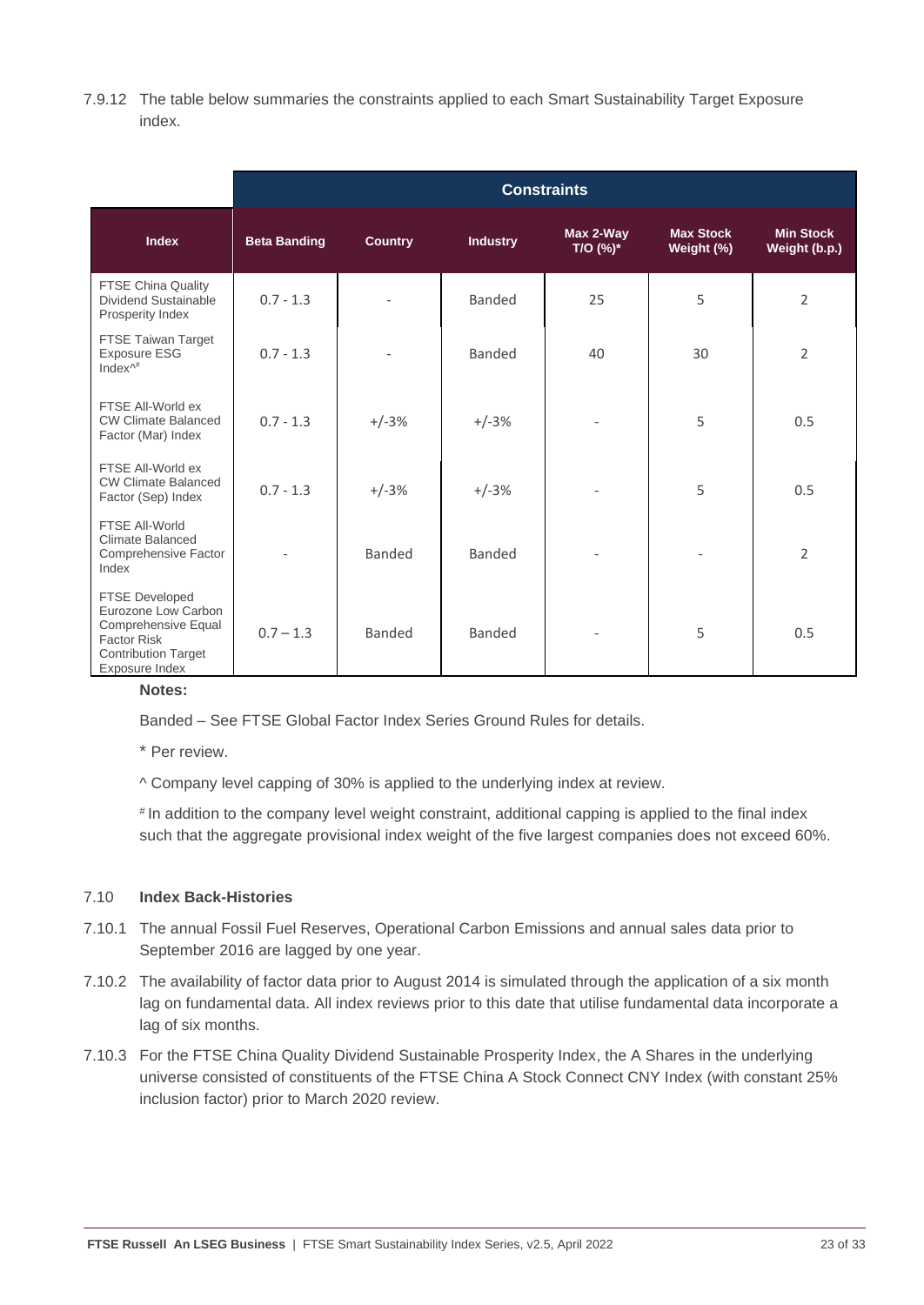

### Section 8

## **Changes to Constituent Companies**

#### <span id="page-23-0"></span>**8.0 Changes to Constituent Companies**

#### 8.1 **Intra-review Additions**

8.1.1 Additions into the FTSE Smart Sustainability Indices will be considered for inclusion at the next periodic review.

#### 8.2 **Intra-review Deletions**

- 8.2.1 A constituent will be removed from the FTSE Smart Sustainability Indices if it is also removed from the relevant underlying index. The deletion will be concurrent with its deletion from the underlying index and its weight will be distributed pro-rata amongst the remaining constituents in the corresponding FTSE Smart Sustainability Index.
- 8.2.2 A constituent will be removed from the FTSE Smart Sustainability Indices if it is added to the relevant exclusion list. The deletion will be concurrent with its addition to the exclusion list.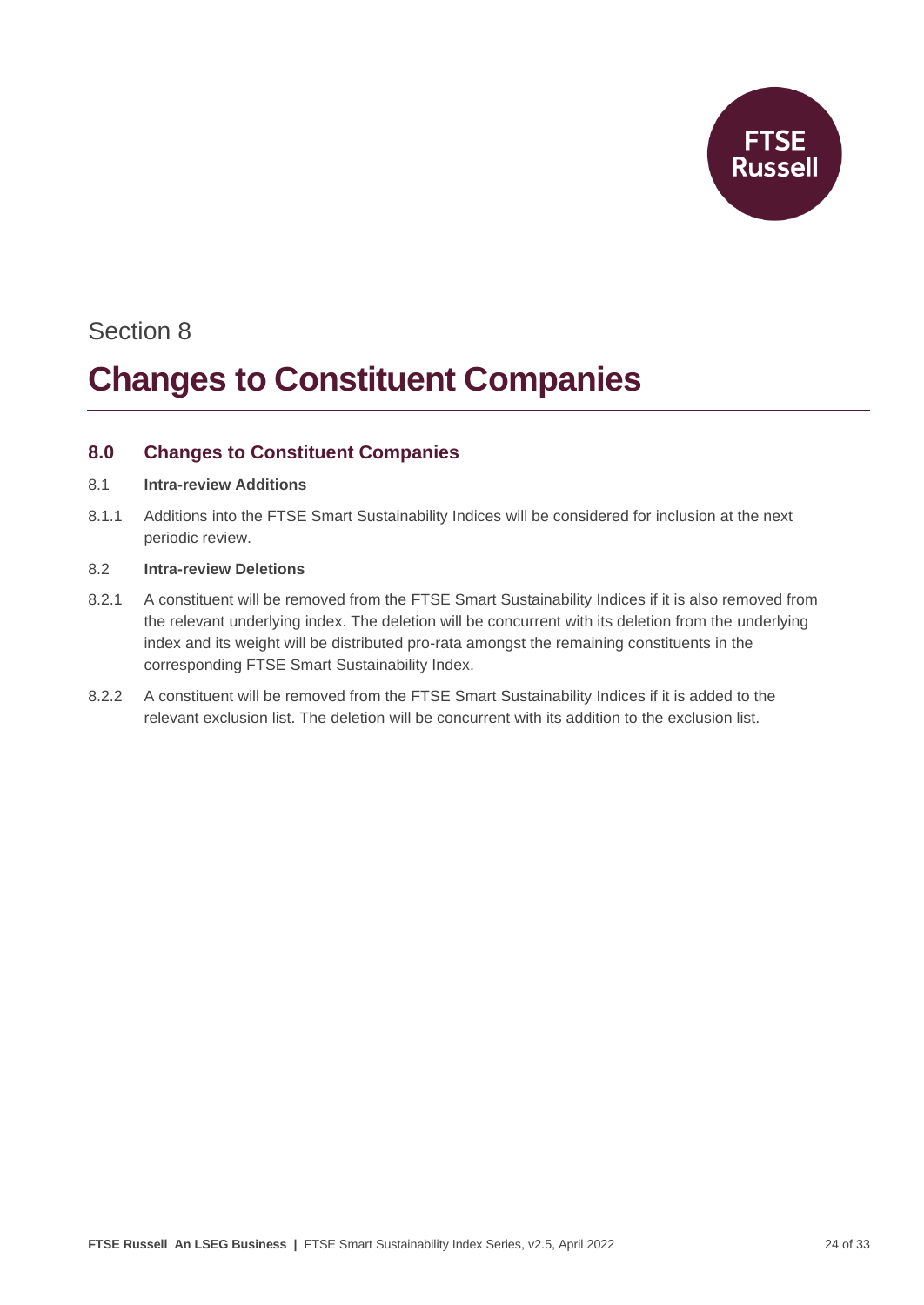

### Section 9

### **Corporate Actions and Events**

#### <span id="page-24-0"></span>**9.0 Corporate Actions and Events**

- 9.1 If a constituent has a stock split, stock consolidation, rights issue, bonus issue, a change in the number of shares in issue or a change in free-float (with the exception of tender offers), the constituent's weighting in the relevant FTSE Smart Sustainability Index remains unchanged pre and post such an event.
- 9.2 Full details of changes to constituent companies due to corporate actions and events can be accessed in the Corporate Actions and Events Guide for Non Market Cap Weighted Indices using the following link:

#### Corporate Actions and Events Guide for Non Market Cap Weighted Indices.pdf

A Corporate 'Action' is an action on shareholders with a prescribed ex date. The share price will be subject to an adjustment on the ex date. These include the following:

- Capital Repayments
- Rights Issues/Entitlement Offers
- **Stock Conversion**
- Splits (sub-division) / Reverse splits (consolidation)
- Scrip issues (Capitalisation or Bonus Issue)

A Corporate 'Event' is a reaction to company news (event) that may impact the index depending on the index rules. For example, a company announces a strategic shareholder is offering to sell their shares (secondary share offer) – this could result in a free float weighting change in the index. Where an index adjustment is required FTSE will provide notice advising of the timing of the change.

#### 9.3 **Suspension of Dealing**

Suspension of Dealing rules can be found within the Corporate Actions and Events Guide for Non Market Cap Weighted Indices.

#### 9.4 **Takeovers, Mergers and Demergers**

The treatment of takeovers, mergers and demergers can be found within the Corporate Actions and Events Guide for Non-Market Cap Weighted Indices.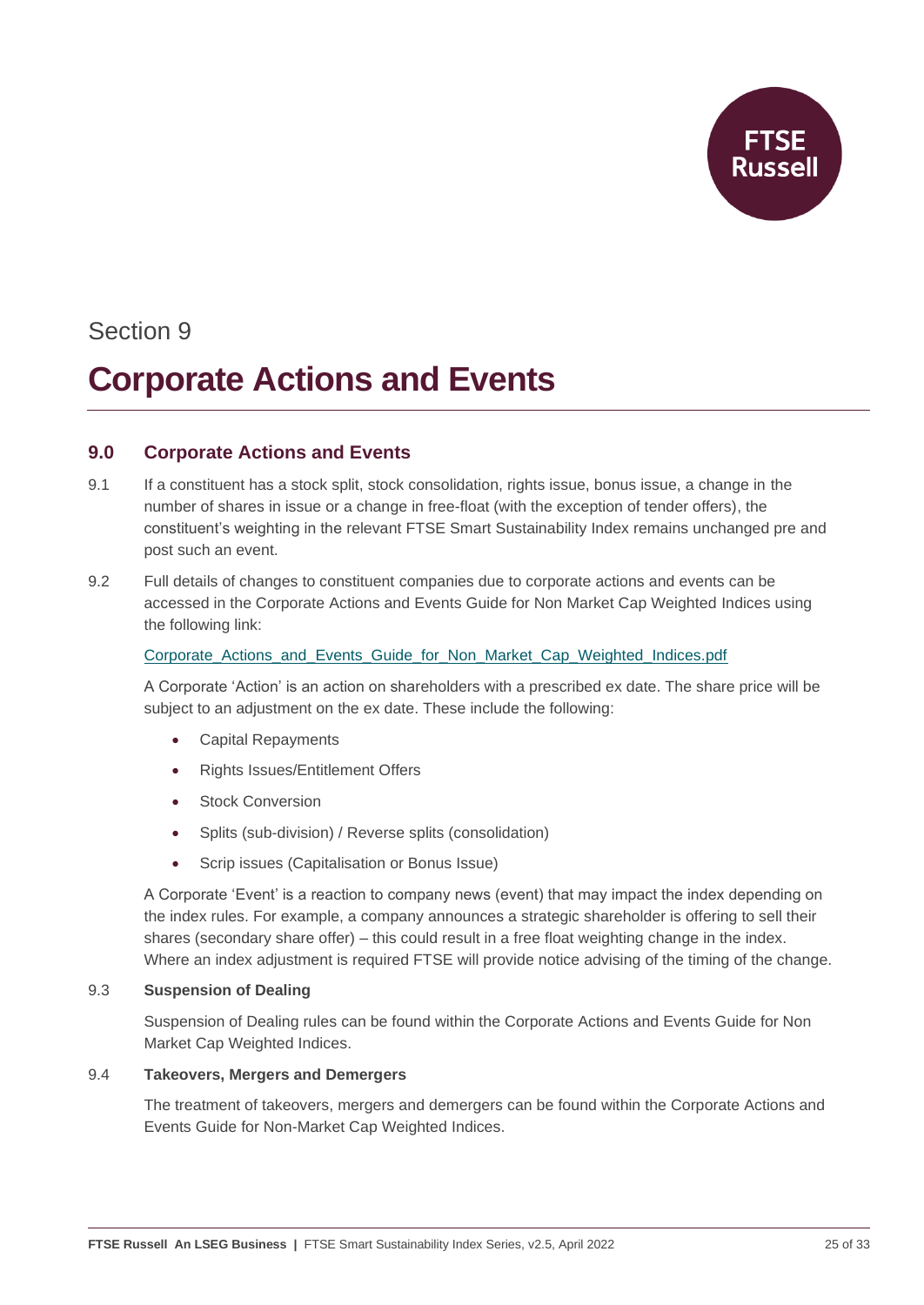**Russell** 

### Section 10

## **Treatment of Dividends**

#### <span id="page-25-0"></span>**10.0 Treatment of Dividends**

- 10.1 Declared dividends are used to calculate the FTSE Smart Sustainability Index Series. All dividends are applied as at the ex-div date.
- 10.2 For the FTSE China Quality Dividend Sustainable Prosperity Index, a net of tax total return index is calculated based on the maximum withholding tax rates applicable to dividends received by international investors who are not resident in the same country as the remitting company and who do not benefit from double taxation treaties. For each of the rest Smart Sustainability Indices, a net of tax total return index is calculated based on dividends received following deduction of withholding tax at the rates applicable to a UK pension fund that benefits from double-taxation treaties.

Withholding tax rates used in the net-of-tax indices can be accessed using the following link:

#### [Withholding\\_Tax\\_Service](https://www.ftserussell.com/products/indices/withholding-tax-service)

Please also refer to the FTSE Russell Withholding Tax Guide which can be accessed using the following link:

[FTSE\\_Russell\\_Withholding\\_Tax\\_Guide.pdf](https://research.ftserussell.com/products/downloads/FTSE_Russell_Withholding_Tax_Guide.pdf)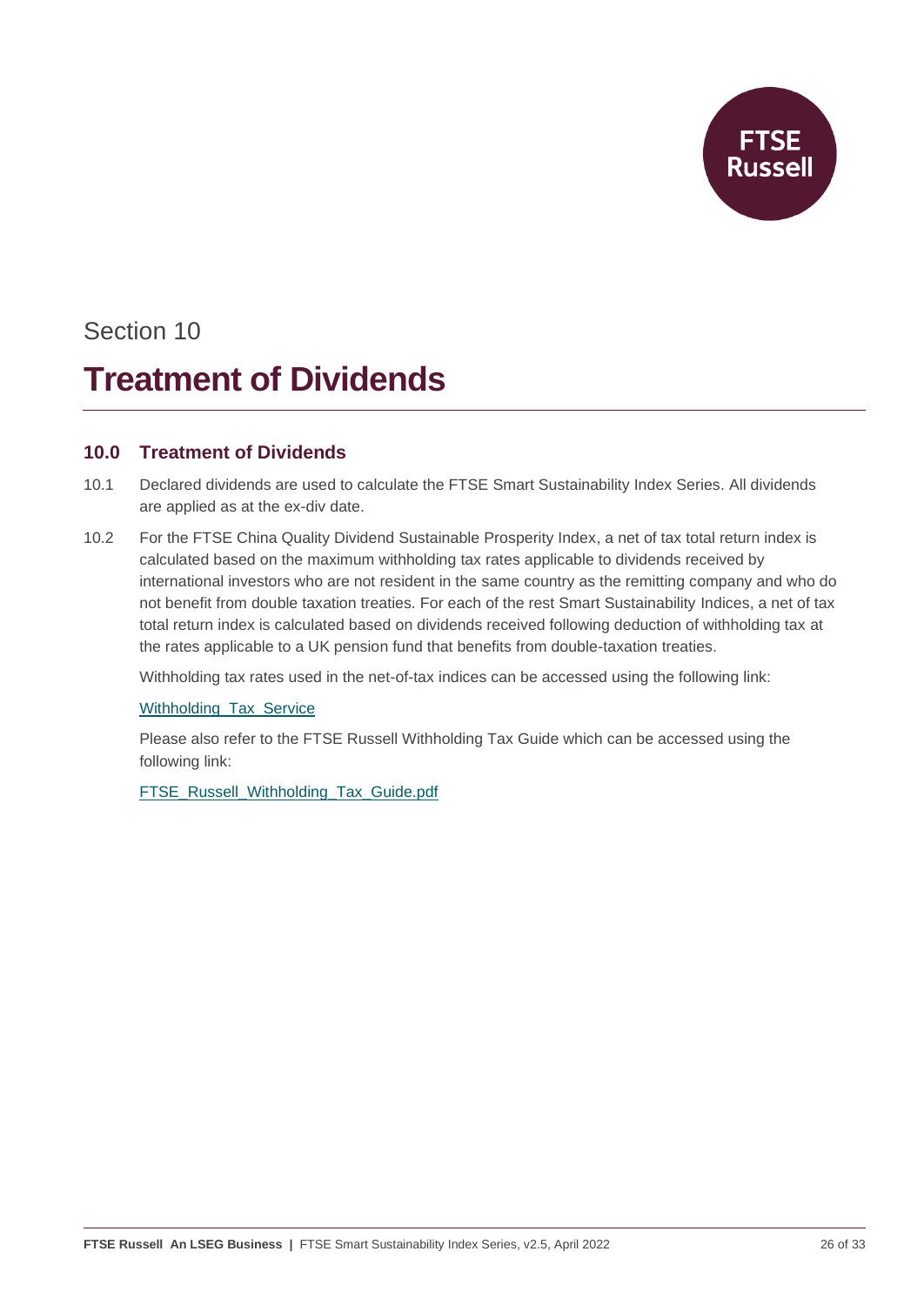

# Section 11 **Indices Algorithm and Calculation Method**

#### <span id="page-26-0"></span>**11.0 Index Algorithm and Calculation Method**

- 11.1 **Prices**
- 11.1.1 The FTSE Smart Sustainability Index Series uses actual closing mid-market or last trade prices, where available, for securities with local market quotations. Further details can be accessed using the following link:

[Closing\\_Prices\\_Used\\_For\\_Index\\_Calculation.pdf](https://research.ftserussell.com/products/downloads/Closing_Prices_Used_For_Index_Calculation.pdf)

#### 11.2 **Calculation Frequency**

- 11.2.1 The FTSE Smart Sustainability Index Series will be calculated on an end of day basis and displayed to eight decimal points.
- 11.2.2 For the FTSE China Quality Dividend Sustainable Prosperity Index, a Net of Tax Index is also calculated in real time on an intra-second streaming basis.
- 11.2.3 For the FTSE Taiwan Target Exposure ESG Index, a Price Index is also calculated in real time (every 5 seconds).

#### 11.3 **Exchange Rates**

- 11.3.1 The foreign exchange rates used in the intra-day calculation of the FTSE China Quality Dividend Sustainable Prosperity Index are Reuter's real time spot rates. The real time foreign exchange rates are used throughout the period of calculation (see Appendix A). Therefore foreign exchange rate movements are taken into account in the index calculation for each constituent even though the underlying market for that constituent may be closed.
- 11.3.2 The foreign exchange rates received from Refinitiv at the closing time of the FTSE China Quality Dividend Sustainable Prosperity Index (see Appendix A) are used to calculate the end of day index values.
- 11.3.3 The foreign exchange rates received from Refinitiv at the closing time of the FTSE Taiwan Target Exposure ESG index (see Appendix A) are used to calculate the end of day index values.
- 11.3.4 For FTSE Smart Sustainability Indices other than the FTSE China Quality Dividend Sustainable Prosperity Index and the FTSE Taiwan Target Exposure ESG Index, the WM/Refinitiv Closing Spot Rates™ collected at 16:00 London time, are used to calculate the end of day index values.

#### 11.4 **Index Calculation**

The FTSE Smart Sustainability Index Series are calculated using the algorithm described below: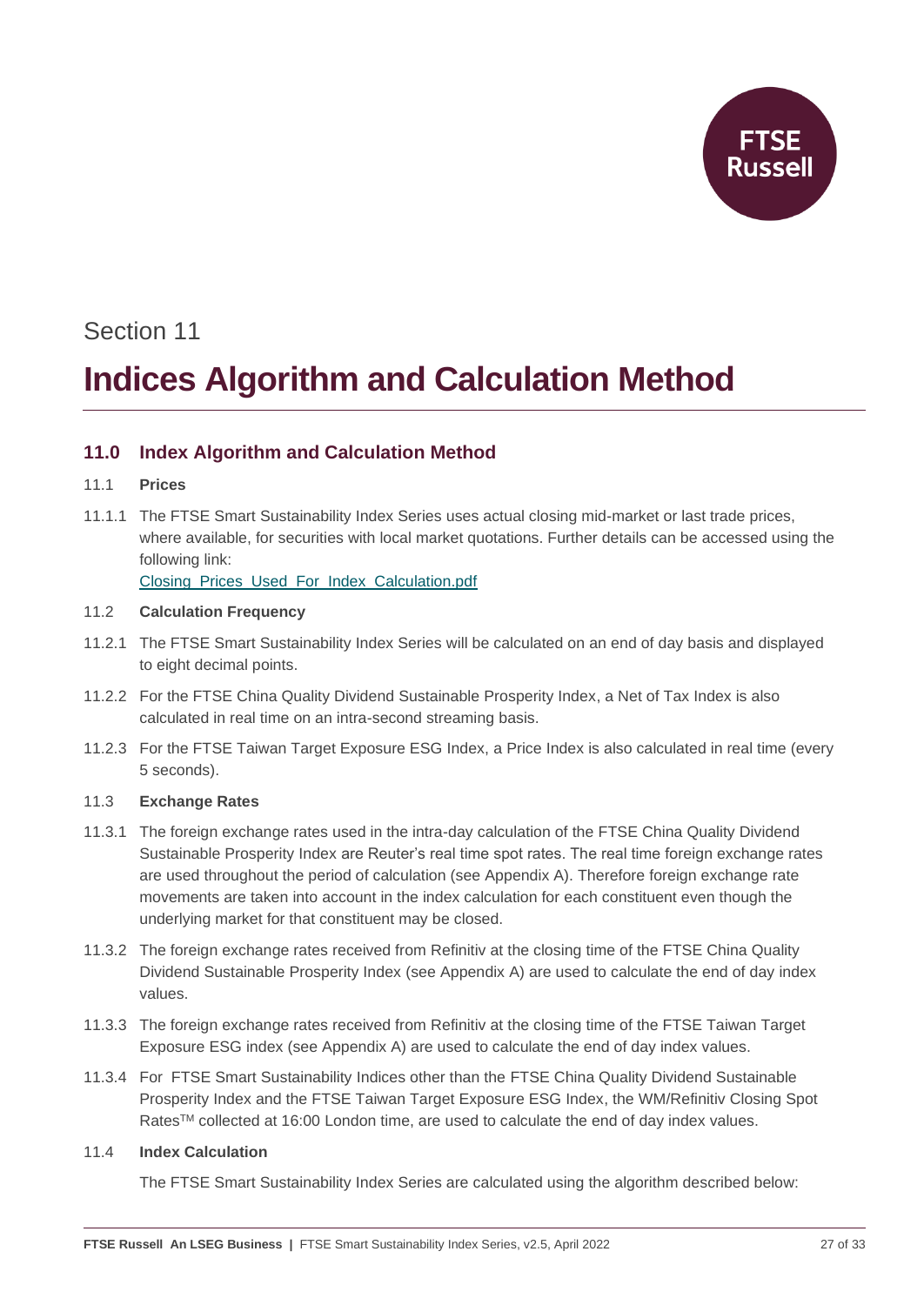

$$
\sum_{i=1}^N \frac{\left(p_i \times e_i \times s_i \times f_i \times c_i\right)}{d}
$$

Where,

- $i = 1, 2, ..., N$
- *N* is the number of securities in the index.
- *p<sub>i</sub>* is the latest trade price of the component security (or the price at the close of the index on the previous day).
- *e<sup>i</sup>* is the exchange rate required to convert the security's currency into the index's base currency.
- $s_i$  is the number of shares in issue used by FTSE Russell for the security, as defined in these Ground Rules.
- *f<sup>i</sup>* is the Investability Weighting Factor to be applied to a security to allow amendments to its weighting, expressed as a number between 0 and 1, where 1 represents a 100% free float. This factor is published by FTSE Russell for each security in the underlying index.
- $c_i$  is the Weight Adjustment Factor (WAF) to be applied to a security to correctly weight that security in the index. This factor maps the investable market capitalisation of each stock to a notional market capitalisation for inclusion in the index.
- *d* is the divisor, a figure that represents the total issued share capital of the index at the base date. The divisor can be adjusted to allow changes in the issued share capital of individual securities to be made without distorting the index.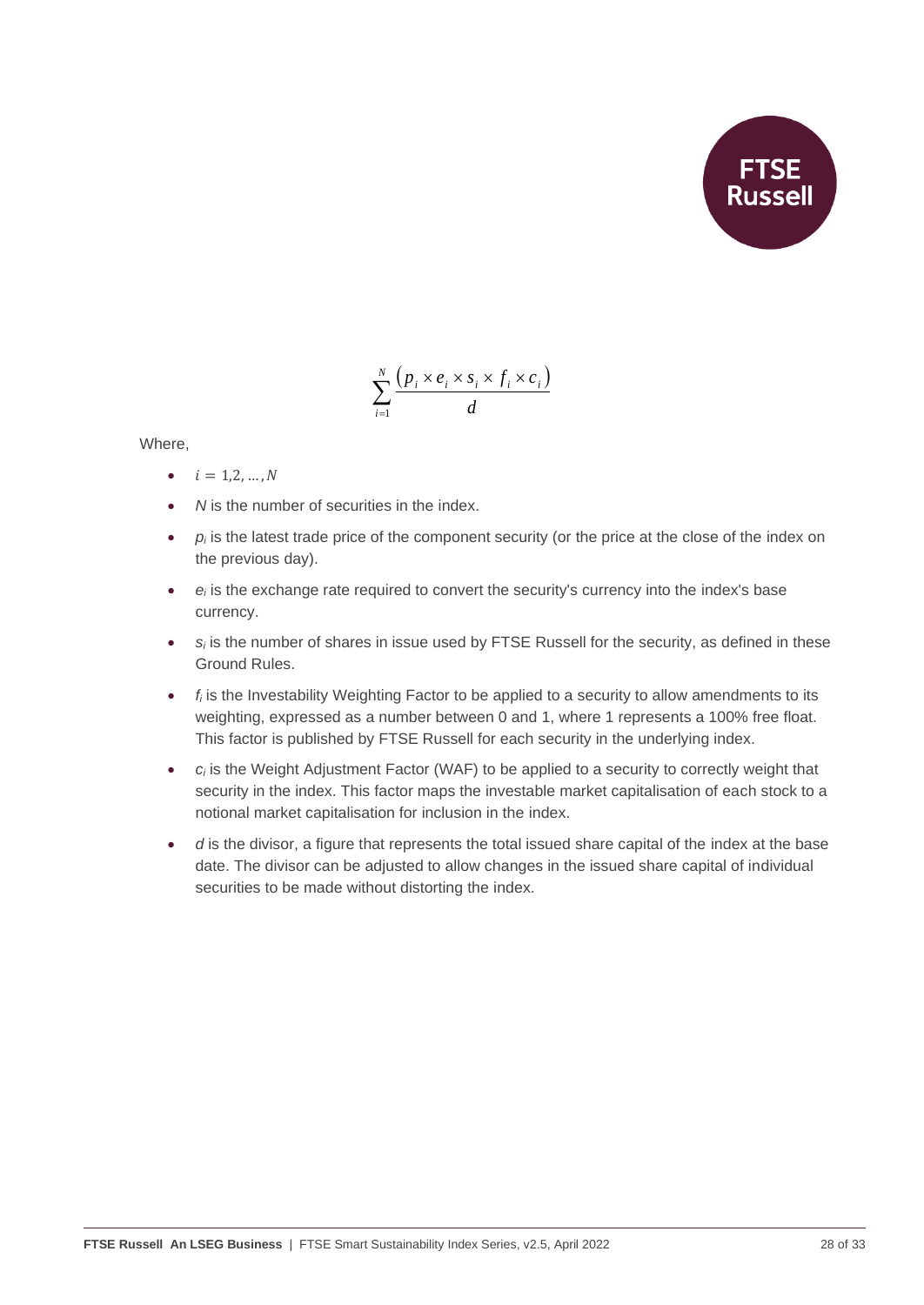

### <span id="page-28-0"></span>**Appendix A: Index Opening and Closing Hours**

| <b>Index</b>                                             | <b>Open</b> | <b>Close</b> |
|----------------------------------------------------------|-------------|--------------|
| FTSE China Quality Dividend Sustainable Prosperity Index | 01:30       | 08:00        |
| FTSE Taiwan Target Exposure ESG Index                    | 01:00       | 05:35        |

All times are GMT hours

The FTSE China Quality Dividend Sustainable Prosperity Index is calculated whenever at least one exchange is trading. The Index will not be calculated on 1 January.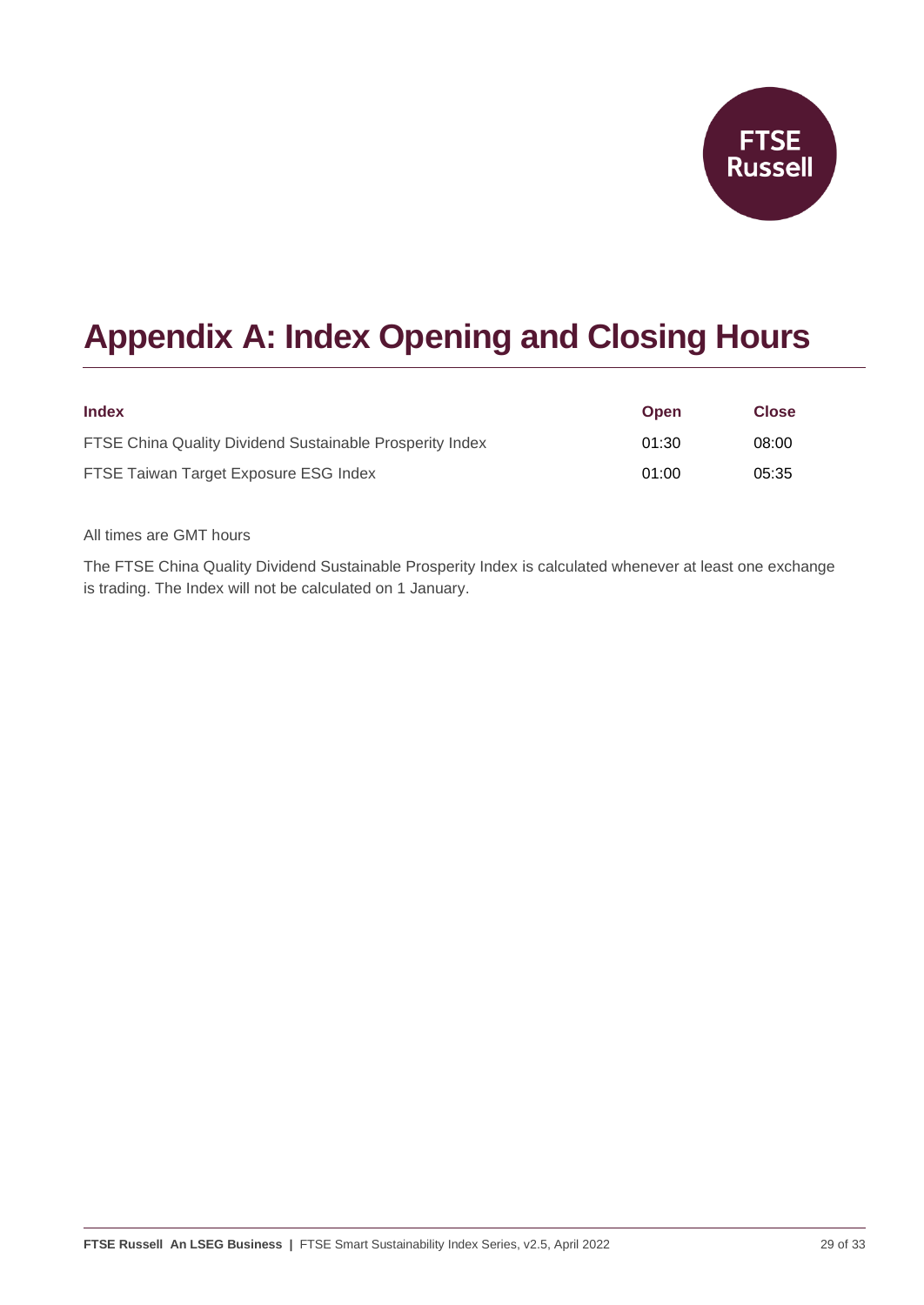**FTSE**<br>Russell

## <span id="page-29-0"></span>**Appendix B: Exclusion Definitions**

| Category                                                         | <b>Definition</b>                                                                                                                                                                                                                                                                                                                                                                                                                                                                                                                                                                                                                                                                                                                                                                                                                      |  |
|------------------------------------------------------------------|----------------------------------------------------------------------------------------------------------------------------------------------------------------------------------------------------------------------------------------------------------------------------------------------------------------------------------------------------------------------------------------------------------------------------------------------------------------------------------------------------------------------------------------------------------------------------------------------------------------------------------------------------------------------------------------------------------------------------------------------------------------------------------------------------------------------------------------|--|
| <b>Vice Products</b>                                             |                                                                                                                                                                                                                                                                                                                                                                                                                                                                                                                                                                                                                                                                                                                                                                                                                                        |  |
| <b>Adult Entertainment</b>                                       | Companies producing adult entertainment content, or that package or curate adult entertainment content<br>for consumption (such as dedicated magazines, TV channels, websites, streaming services, or strip<br>clubs).<br>This includes:<br>movies<br>$\bullet$<br>print publications<br>$\bullet$<br>online content<br>live entertainment                                                                                                                                                                                                                                                                                                                                                                                                                                                                                             |  |
| <b>Alcohol</b>                                                   | Companies producing alcoholic beverages for human consumption, such as beer, cider, wine and spirits.<br>This includes:<br>all companies that are classified in the ICB Subsector Distillers and Vintners 45101015,<br>$\bullet$<br>companies that are not classified in ICB Subsector Distillers and Vintners 45101015, but that<br>$\bullet$<br>are identified as having any activity in these Subsectors                                                                                                                                                                                                                                                                                                                                                                                                                            |  |
| Gambling                                                         | Companies involved in the provision of gambling operations including physical betting facilities - whether<br>at casinos, betting shops, racetracks or sports stadiums - or other venues, or the production of online<br>gambling content. The production of purpose-built gambling machines and equipment that are<br>exclusively intended for use in gambling, including both hardware and software.<br>This includes:<br>all companies that are classified in the ICB Subsector Casinos & Gambling 405010200<br>companies that are not classified in ICB Subsector Casinos & Gambling 405010200, but that<br>are identified as having any activity in this Subsector                                                                                                                                                                |  |
| <b>Tobacco</b>                                                   | Companies producing tobacco products including cigarettes, roll your own tobacco, pipe tobacco, cigars,<br>cigarillos, bidis, gutka, smokeless tobacco, and heated tobacco products (HTPs), as well as electronic<br>cigarettes (or 'e-cigarettes') and electronic nicotine delivery systems (ENDS)<br>This includes:<br>all companies that are classified in the ICB Subsector Tobacco 45103010 and Cannabis<br>$\bullet$<br>Producers 20103020<br>companies that are not classified in ICB Subsector Tobacco 45103010 and Cannabis<br>Producers 20103020, but that are identified as having any activity in this Subsector                                                                                                                                                                                                           |  |
| <b>Non-Renewable Energy</b>                                      |                                                                                                                                                                                                                                                                                                                                                                                                                                                                                                                                                                                                                                                                                                                                                                                                                                        |  |
| <b>Fossil Fuel Reserves -</b><br>Coal, Oil & Gas                 | Companies that own proved or probable reserves in coal, oil or gas.                                                                                                                                                                                                                                                                                                                                                                                                                                                                                                                                                                                                                                                                                                                                                                    |  |
| Oil and Gas -<br>Production, supporting<br>products and services | Any company owning oil or gas reserves, and any company with primary business activity in<br>the exploration for and drilling, production, refining and supply of oil and gas products (as<br>defined by the ICB subsector Oil (Crude Producers 60101010 and Oil Refining and Marketing<br>60102020)<br>the supply of equipment and services to oil fields and offshore platforms, such as drilling,<br>$\bullet$<br>exploration, seismic-information services and platform construction (ICB subsector Oil<br>Equipment & Services 60101030 and Offshore Drilling and Other Services 60101015)<br>the operations of pipelines carrying oil, gas or other forms of fuel (ICB subsector 60101035<br>Pipelines; note that this excludes pipeline operators that derive the majority of their revenues<br>from direct sales to end users) |  |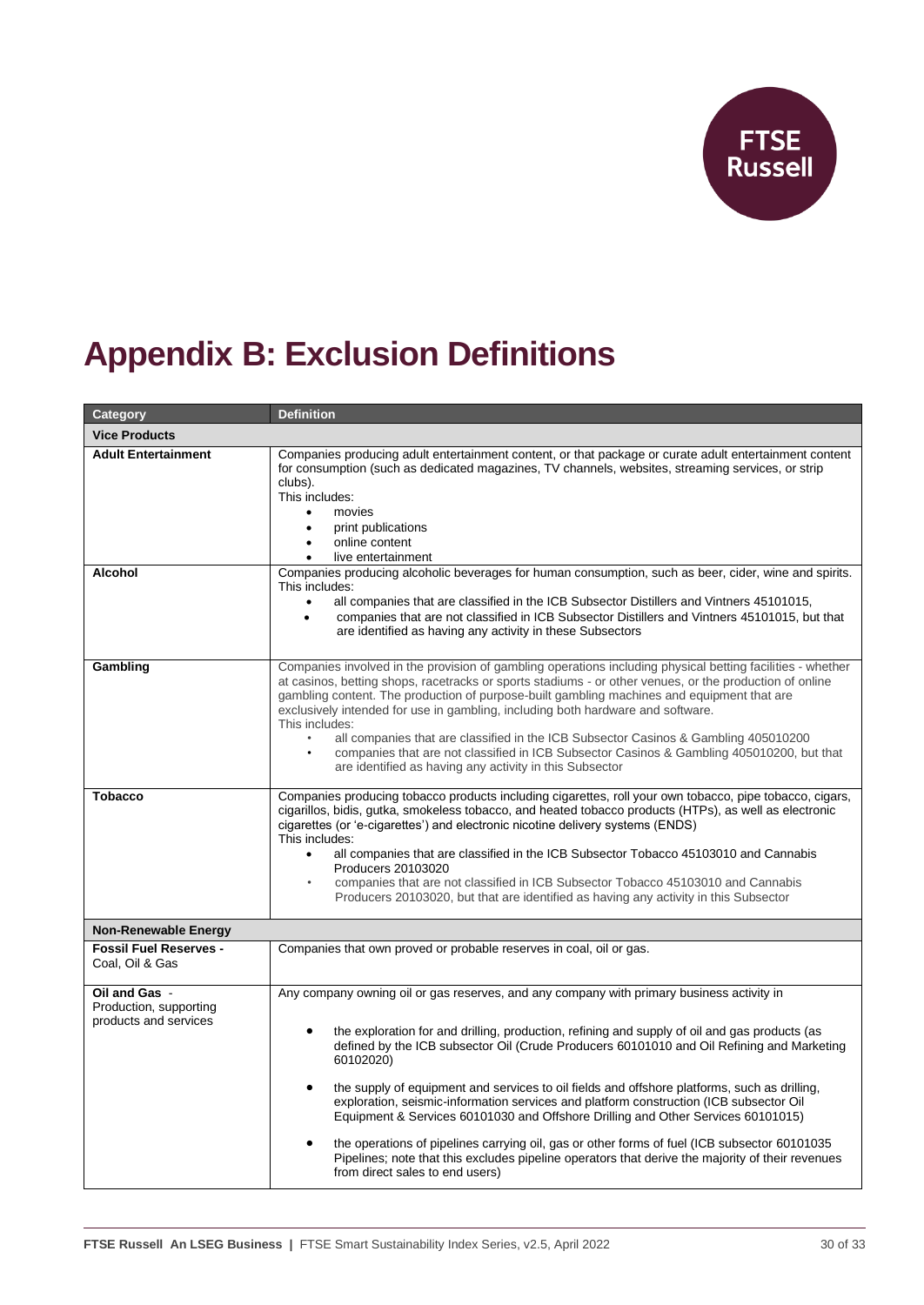

|                                                          | integrated oil and gas companies, providing a combination of the services listed above,<br>٠<br>including refining and marketing of oil and gas products (ICB subsector Integrated Oil & Gas<br>60101000)<br>companies that are not classified in these ICB Subsectors, but that have activity in these                                                                                                                            |
|----------------------------------------------------------|------------------------------------------------------------------------------------------------------------------------------------------------------------------------------------------------------------------------------------------------------------------------------------------------------------------------------------------------------------------------------------------------------------------------------------|
|                                                          | Subsectors generating less than 50% of revenue are NOT excluded                                                                                                                                                                                                                                                                                                                                                                    |
|                                                          | Supporting products and services does not include the generation and distribution of energy<br>from fossil fuels                                                                                                                                                                                                                                                                                                                   |
| Coal-<br>Production, supporting<br>products and services | Any company with primary business activity in the exploration for or mining of coal (ICB Subsector Coal<br>60101040). Supporting products and services does not include the generation and distribution of energy<br>from fossil fuels.                                                                                                                                                                                            |
| Coal-<br>Extraction & Generation (25%)                   | Companies generating over 25% revenues from thermal coal extraction or thermal coal power<br>generation.                                                                                                                                                                                                                                                                                                                           |
| Weapons                                                  |                                                                                                                                                                                                                                                                                                                                                                                                                                    |
| <b>Chemical &amp; Biological</b><br>Weapons              | Companies producing chemical or biological weapons and their components, including all precursors,<br>munitions, devices or equipment specifically designed for, and used directly in connection with, these<br>weapons.                                                                                                                                                                                                           |
| <b>Cluster Munitions</b>                                 | Companies that produce cluster munitions as defined in the Convention on Cluster Munitions, or that<br>produce specific and critical parts or services for cluster munitions.                                                                                                                                                                                                                                                      |
| <b>Anti-Personnel Landmines</b>                          | Companies that produce anti-personnel mines as defined in the "1997 Convention on the Prohibition of<br>the Use, Stockpiling, Production and Transfer of Anti-Personnel Mines and on their Destruction", or that<br>produce specific and critical parts or services for anti-personnel mines.                                                                                                                                      |
| <b>Nuclear Weapons</b>                                   | Companies that produce nuclear weapons or their components. This includes companies that provide                                                                                                                                                                                                                                                                                                                                   |
|                                                          | delivery systems (e.g. ballistic missile submarines) or critical services (e.g. maintenance or IT) that are<br>directly related to and specifically designed for nuclear weapons.                                                                                                                                                                                                                                                  |
| <b>Conventional Military</b><br>Weapons                  | Companies producing lethal military weapons, their components and ammunition, and those engaged in<br>the commercial provision of personnel to serve in military roles often in combat zones.<br>Note that this does not capture companies producing only non-lethal military equipment (such as<br>protective equipment or communications systems) or hand-to-hand military combat weapons (such as<br>knives).<br>This includes: |
|                                                          | munitions<br>$\bullet$                                                                                                                                                                                                                                                                                                                                                                                                             |
|                                                          | vehicles designed exclusively to carry military weapons (mounted or demountable)<br>weapons delivery systems; including mounting and launching systems as well as targeting and                                                                                                                                                                                                                                                    |
|                                                          | guidance systems                                                                                                                                                                                                                                                                                                                                                                                                                   |
| <b>Firearms</b>                                          | Companies that produce firearms and ammunition sale to the public (Note that retailers of firearms are                                                                                                                                                                                                                                                                                                                             |
|                                                          | not captured.)                                                                                                                                                                                                                                                                                                                                                                                                                     |
|                                                          | This includes:                                                                                                                                                                                                                                                                                                                                                                                                                     |
|                                                          | handguns<br>$\bullet$                                                                                                                                                                                                                                                                                                                                                                                                              |
|                                                          | shotguns                                                                                                                                                                                                                                                                                                                                                                                                                           |
|                                                          | rifles                                                                                                                                                                                                                                                                                                                                                                                                                             |
|                                                          | semi-automatic weapons                                                                                                                                                                                                                                                                                                                                                                                                             |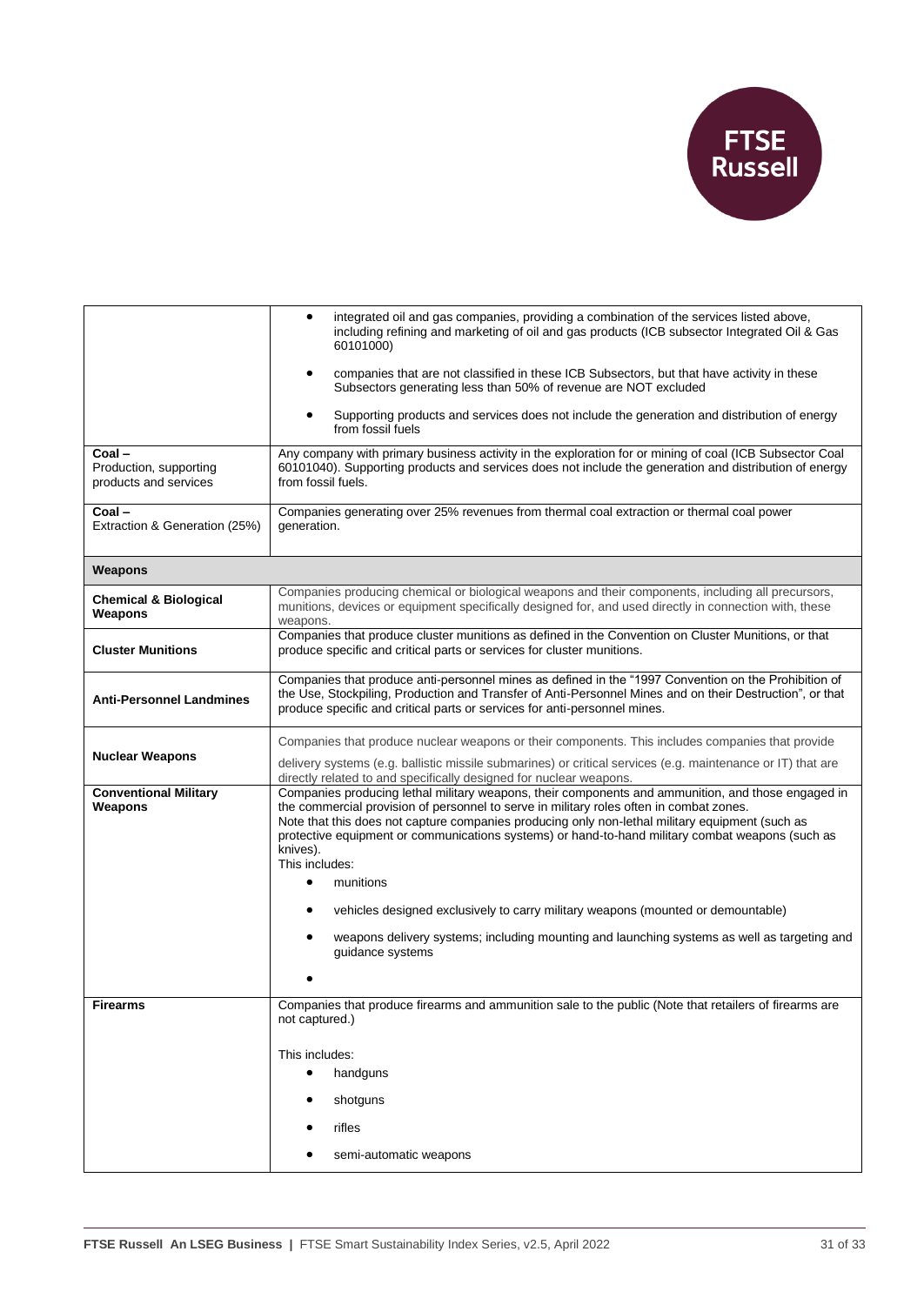

| <b>Chemical &amp; Biological</b><br>Weapons | Companies that produce chemical or biological weapons, or that produce specific and critical parts or<br>services for chemical or biological weapons.                                                                                                                                                                                                                                                                                                                                                                                                                                     |  |
|---------------------------------------------|-------------------------------------------------------------------------------------------------------------------------------------------------------------------------------------------------------------------------------------------------------------------------------------------------------------------------------------------------------------------------------------------------------------------------------------------------------------------------------------------------------------------------------------------------------------------------------------------|--|
| <b>Controversies</b>                        |                                                                                                                                                                                                                                                                                                                                                                                                                                                                                                                                                                                           |  |
| <b>Anti-Corruption</b>                      | Controversies related to Principle 10 of the UN Global Compact, which is derived from the United<br>Nations Convention Against Corruption.<br>Principle 10: Businesses should work against corruption in all its forms, including extortion and bribery.                                                                                                                                                                                                                                                                                                                                  |  |
| <b>Environment</b>                          | Controversies related to Principles 7, 8, and 9 of the UN Global Compact, which is derived from the Rio<br>Declaration on Environment and Development.<br>Principle 7: Businesses should support a precautionary approach to environmental challenges;<br>Principle 8: undertake initiatives to promote greater environmental responsibility; and<br>Principle 9: encourage the development and diffusion of environmentally friendly technologies.                                                                                                                                       |  |
| <b>Human Rights</b>                         | Controversies related to Principles 1 and 2 of the UN Global Compact, which is derived from the<br>Universal Declaration of Human Rights.<br>Principle 1: Businesses should support and respect the protection of internationally proclaimed human<br>rights; and<br>Principle 2: make sure that they are not complicit in human rights abuses.                                                                                                                                                                                                                                           |  |
| Labor                                       | Controversies related to Principles 3, 4, 5, and 6 of the UN Global Compact, which is derived from the<br>International Labour Organization's Declaration on Fundamental Principles and Rights at Work.<br>Principle 3: Businesses should uphold the freedom of association and the effective recognition of the<br>right to collective bargaining;<br>Principle 4: the elimination of all forms of forced and compulsory labour;<br>Principle 5: the effective abolition of child labour; and<br>Principle 6: the elimination of discrimination in respect of employment and occupation. |  |
| <b>Environment</b>                          | Controversies related to Principles 7, 8, and 9 of the UN Global Compact, which is derived from the Rio<br>Declaration on Environment and Development.<br>Principle 7: Businesses should support a precautionary approach to environmental challenges;<br>Principle 8: undertake initiatives to promote greater environmental responsibility; and<br>Principle 9: encourage the development and diffusion of environmentally friendly technologies.                                                                                                                                       |  |
| <b>Anti-Corruption</b>                      | Controversies related to Principle 10 of the UN Global Compact, which is derived from the United<br>Nations Convention Against Corruption.<br>Principle 10: Businesses should work against corruption in all its forms, including extortion and bribery.                                                                                                                                                                                                                                                                                                                                  |  |